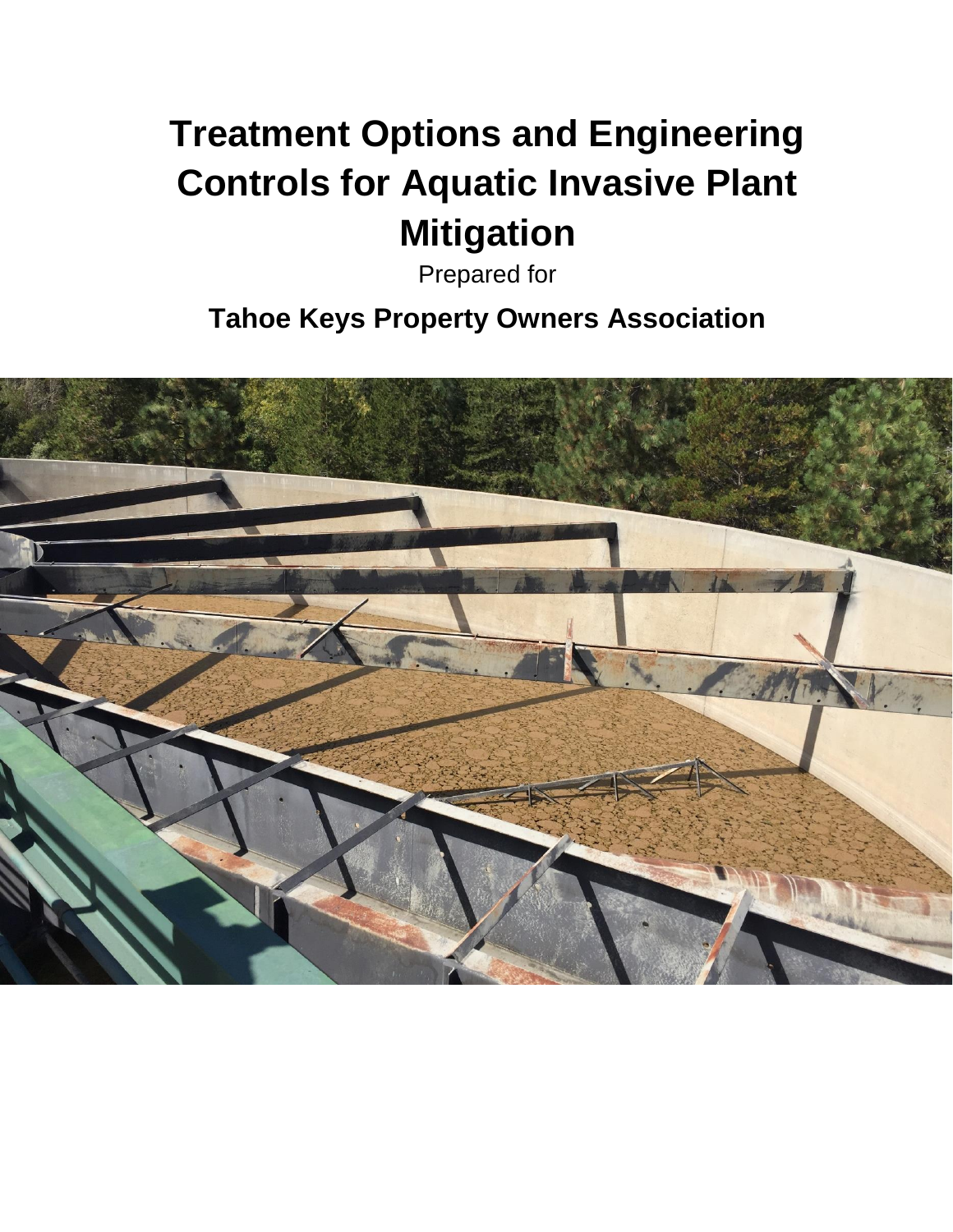## **Draft Potential Treatment Options and Engineering Controls for Aquatic Invasive Plant Mitigation**

December 27, 2016

Prepared For:

### **TAHOE KEYS PROPERTY OWNERS ASSOCIATION**

356 Ala Wai Boulevard South Lake Tahoe, CA 96150

Prepared By:

### **R.O. Anderson Engineering, Inc.**

1603 Esmeralda Avenue Minden, Nevada 89423 Phone (775) 782-2322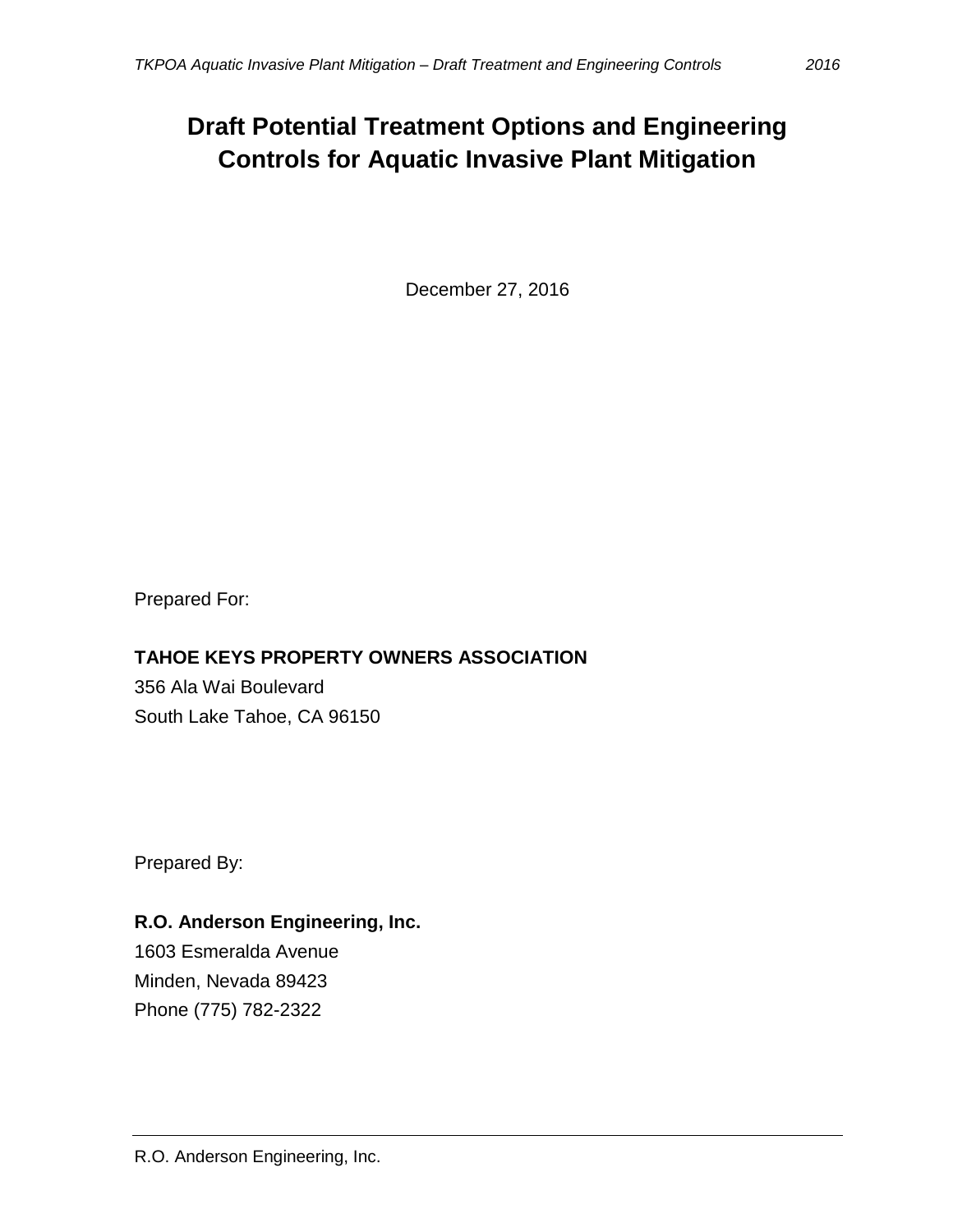# TABLE OF CONTENTS

| 1            |                                                                                                                               |  |  |  |  |  |  |  |  |  |  |
|--------------|-------------------------------------------------------------------------------------------------------------------------------|--|--|--|--|--|--|--|--|--|--|
|              | 1.1                                                                                                                           |  |  |  |  |  |  |  |  |  |  |
| $\mathbf{2}$ |                                                                                                                               |  |  |  |  |  |  |  |  |  |  |
|              | 2.1<br>2.1A<br>2.1B<br>2.1C<br>$2.2\phantom{0}$<br>2.3                                                                        |  |  |  |  |  |  |  |  |  |  |
| 3            |                                                                                                                               |  |  |  |  |  |  |  |  |  |  |
| 4            | 3.1<br>3.1.A<br>3.1.A.1<br>3.1B<br>3.2<br>Impermeable Barrier Allowing Full or Partial Dewatering 14<br>3.2.A<br>3.2.B<br>3.3 |  |  |  |  |  |  |  |  |  |  |
|              |                                                                                                                               |  |  |  |  |  |  |  |  |  |  |
| 5            | 5.1<br>5.2<br>5.2.A<br>5.2.B<br>5.2.C<br>5.2.D<br>5.2.E<br>5.2.F<br>5.2.G                                                     |  |  |  |  |  |  |  |  |  |  |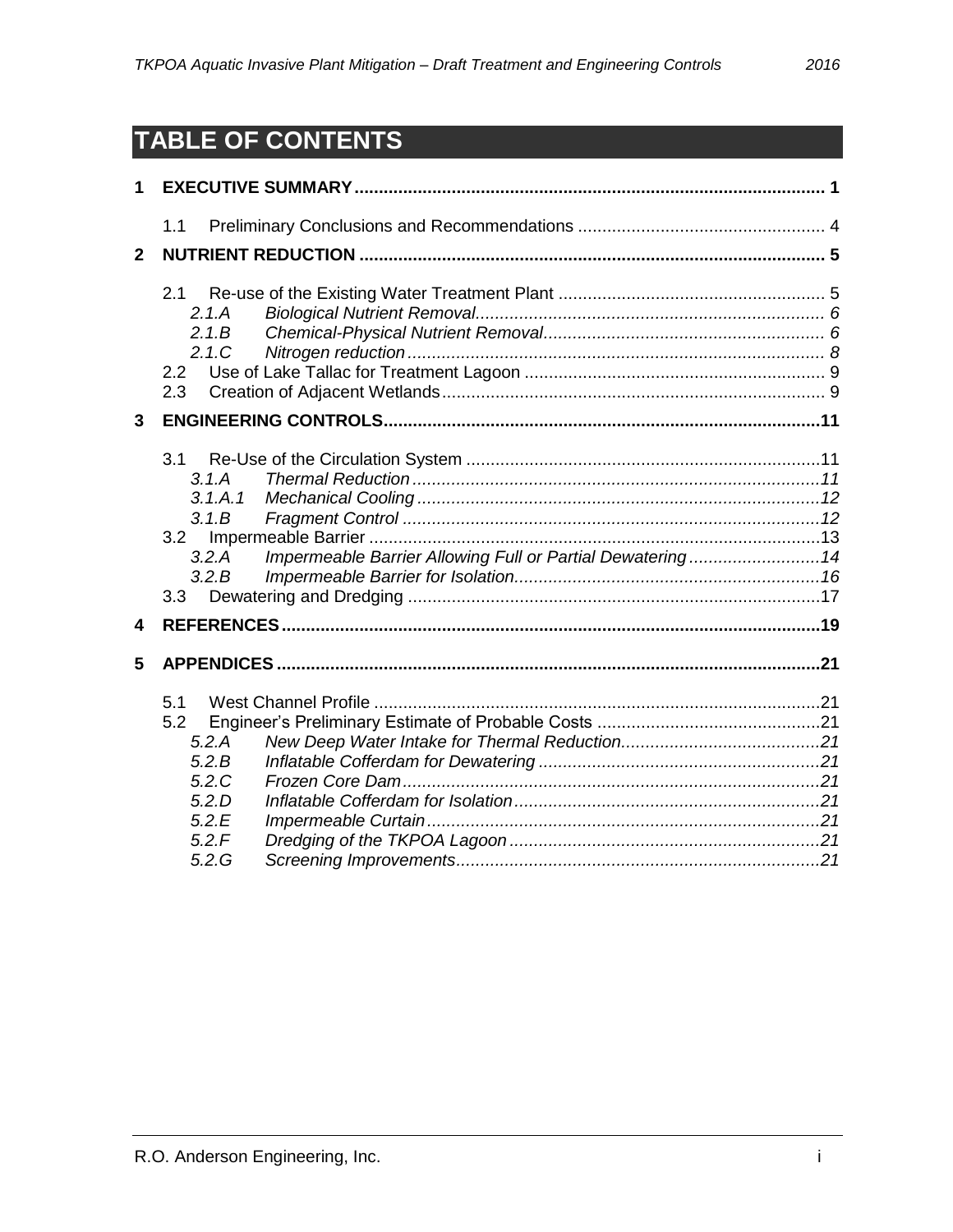### <span id="page-3-0"></span>**1 Executive Summary**

As described in the 2016 Integrated Management Plan (IMP) for aquatic invasive plants, the Tahoe Keys Property Owners Association (TKPOA) has identified several objectives to be achieved through various control methodologies (1). The purpose of this report is to review specifically those potential control methodologies associated with the reuse and/or retrofit of the TKPOA's existing water treatment plant and circulation system, as well as the feasibility of implementing an impermeable barrier between the main lagoon and Lake Tahoe within the existing TKPOA West Channel which may, among other possibilities, provide for application of herbicide, dredging, or dewatering of the Lagoons by temporarily isolating the Lagoon from Lake Tahoe. The primary objectives identified for these control methodologies are the potential reduction of nutrients within the water column, thermal reduction of the Lagoon water body, and improved control of aquatic invasive plant fragments.

A brief summary of the control methodologies reviewed in this report, along with their relative assessment for feasibility, is included below:

#### **Re-use of the Existing Water Treatment System (Clarifier and Circulation System)**

- Biological Nutrient Removal (BNR) While the existing water treatment system would lend itself to the conversion of a BNR process, the low nutrient concentrations in the Lagoon cannot reasonably be improved upon by current BNR technologies.
- Chemical-Physical Nutrient Removal Because phosphorous is currently removed by chemical-physical processes in existing large scale operations elsewhere, this warrants additional consideration. It is possible, although not confirmed, that the Lagoon's phosphorous levels could be reduced despite being much lower than typical influent concentrations at existing chemicalphysical nutrient removal operations. However, as described in section 2.1.B, phosphorous is probably supplied to the Lagoons via groundwater, in addition to other potential sources of the nutrient. Given this consideration, reducing phosphorous from the water column within the Lagoons may not prove advantageous depending upon the rate at which the nutrient is re-introduced via groundwater flow. Additionally, phosphorous would also need to be confirmed as the rate limiting nutrient within the Lagoons.
	- $\circ$  Capital Cost \$3,000,000 to \$5,000,000
	- $\circ$  Operations and Maintenance Cost \$4,600 per day at 9.7 MGD
- Nitrogen Reduction Nitrogen reduction was dismissed as nitrogen is not expected to be the rate limiting nutrient within the Lagoons, and current methodologies available for reducing nitrogen below its existing levels in the Lagoons are prohibitively expensive.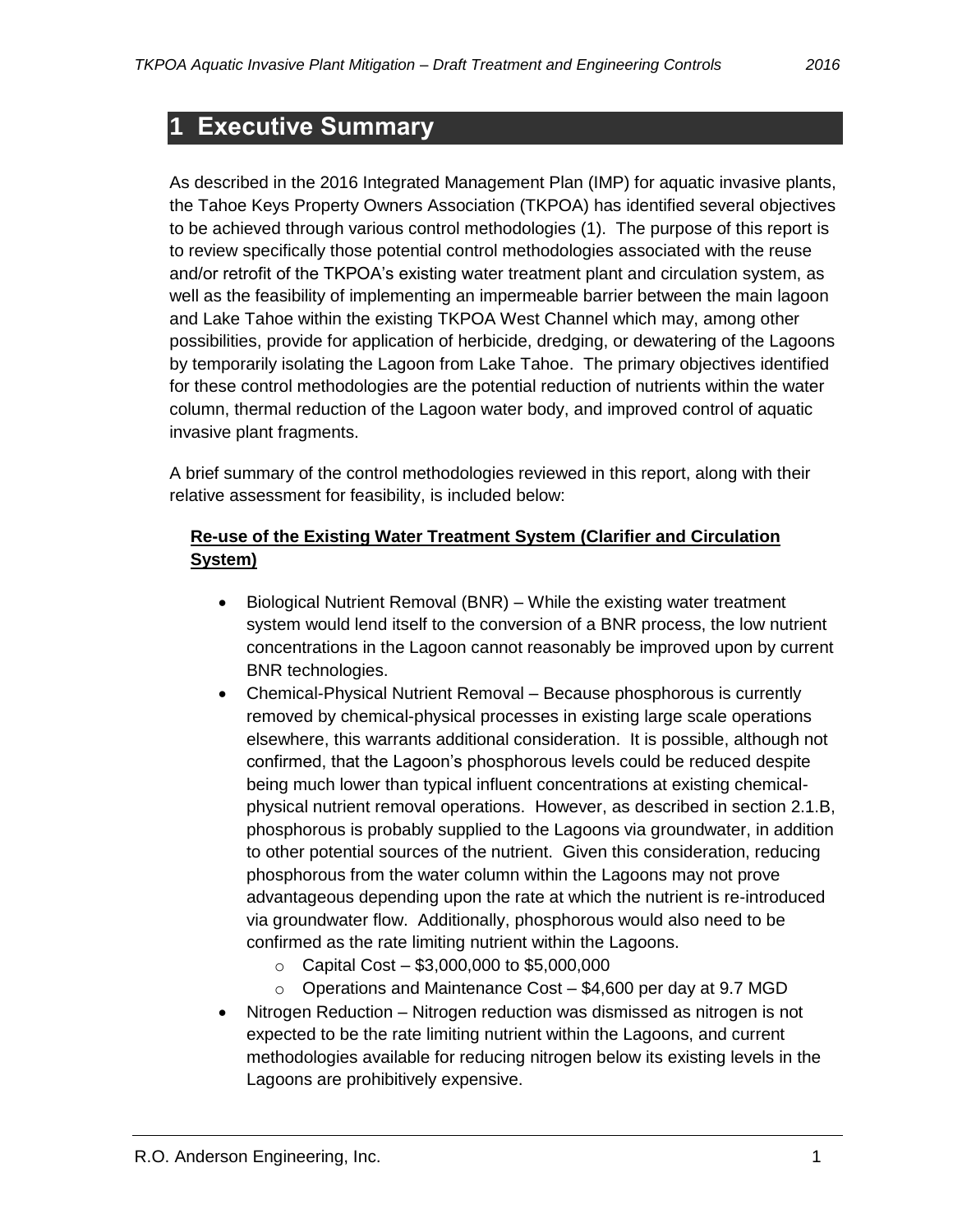• Turbidity Reduction – the current Lagoon turbidity is at or better than the original design threshold of the clarifier system and as a result no improvement to the Lagoon turbidity is expected from reuse of the clarifier and water treatment system.

#### **Use of Lake Tallac as a Facultative Treatment Pond**

 Facultative ponds can achieve ammonia removal and reduction in wastewater strength (as measured by biochemical oxygen demand or BOD), however, they do not remove nitrogen or phosphorous at appreciable levels. Since facultative treatment provides little nutrient removal and would not improve upon the existing nutrient water quality in the Lagoons, this was not considered further.

#### **Creation of Adjacent Wetlands**

 Creating new sustained wetlands by pumping Lagoon water to the lands adjacent to the Lagoon – i.e. Pope Marsh to the west, or the Upper Truckee River floodplain to the east, appeared to have some merit initially. However, neither adjacent land owner is anticipated to be in favor of this land use, and this would also require the acquisition of new Lake Tahoe surface water rights. Subsequently this treatment option was not investigated further.

#### **Re-use of the Existing Circulation System**

- Thermal Reduction Re-use of the existing circulation system for thermal reduction was considered. This would involve drawing (presumably) colder water from Lake Tahoe into the Lagoon via the circulation system and displacing the warmer Lagoon water back into Lake Tahoe or Lake Tallac. Because the water in Lake Tahoe immediately adjacent to the Lagoon is not cold enough to provide much benefit, a new deep water intake would be required at great cost. Both the economics and environmental impacts associated with this option result in the dismissal of Lake source thermal reduction.
	- o Capital Cost \$3,520,000
	- o Operations and Maintenance Cost \$30,00 to \$60,000 annually
- Similarly, construction of a mechanical cooling system was also evaluated and quickly determined to be economically infeasible.
	- $\circ$  Capital Cost \$20,000,000
	- o Operations and Maintenance Cost NA
- Fragment Control The circulation system has potential for re-use in fragment control, especially if coupled with new screening equipment to separate fragments from the water. This control mechanism warrants further investigation.
	- $\circ$  Capital Cost \$2,008,900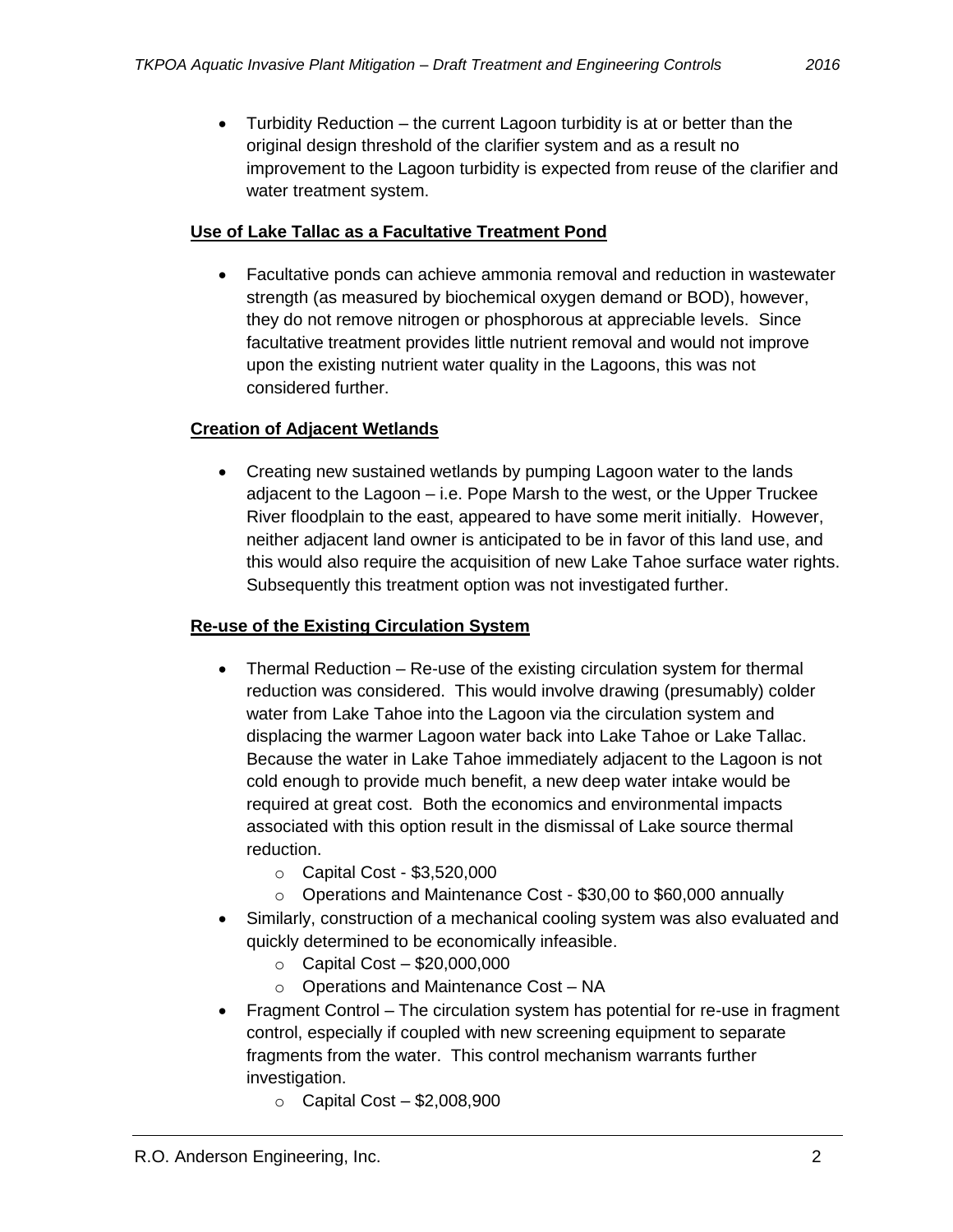$\circ$  Operations and Maintenance Cost – \$30,00 to \$60,000 annually

#### **Dredging and Dewatering**

- Since both curlyleaf pondweed and Eurasion milfoil are rooting plants, much of their nutrients are derived from the benthic substrate, and the dredging and removal of this material therefore appeared promising. However, given the great surface area and resultant volume of material that would need to be removed from the Lagoon and disposed of outside the Tahoe Basin, the cost to complete the necessary dredging is prohibitively high.
	- o Capital Cost \$23,905,700
- Similarly, it is not expected that the sediment removal could be accomplished through dewatering and mechanical removal (such as with loaders or graders as opposed to dredging) because of the difficulties in dewatering required to allow for a firm enough surface for equipment to operate on. A substantial volume of water would have to be continuously disposed of (estimated at a base flow rate of 1,356 to gallons per minute for a 9-foot drawdown) via multiple dewatering wells situated at several locations due to variations in the Lagoon bathymetry. It is uncertain at this time what impacts may occur to the existing bulkheads and other structures throughout the Lagoons under a loss of hydrostatic pressure due to dewatering and the physical removal of up to a foot of the benthic substrate. It is possible that differential settlement and subsidence could occur in areas adjacent to the Lagoon, and potential rotation or lateral slippage at bulkheads may also be possible. Additionally, the cost of disposal of sediment outside of the Basin is high and there is a concern that the removal would expose fine-grained soils that would not readily settle and require treatment for their removal.

#### **Impermeable Barrier at West Channel**

- Three options were considered for impermeable barriers across the West Channel: a frozen core dam, water inflatable cofferdams, and an impermeable curtain. These barriers could potentially add an additional measure of safety against the migration of herbicide into Lake Tahoe if employed whiled the hydraulic gradient is from the Lake to the Lagoons. These barriers may also facilitate a partial dewatering of the Keys.
- The frozen core dam, although the most watertight, is very costly and has been dismissed as a viable option.
	- $\circ$  Capital Cost \$2,444,725
- Inflatable cofferdams may have a small amount of leakage around the ends as well as through the sand under the dam. This leakage can be mitigated to a degree, and since the cost to purchase and install the cofferdams is reasonable, this impermeable barrier option warrants additional consideration.
	- o Capital Cost \$325,500 for isolation only; \$626,00 for 4' drawdown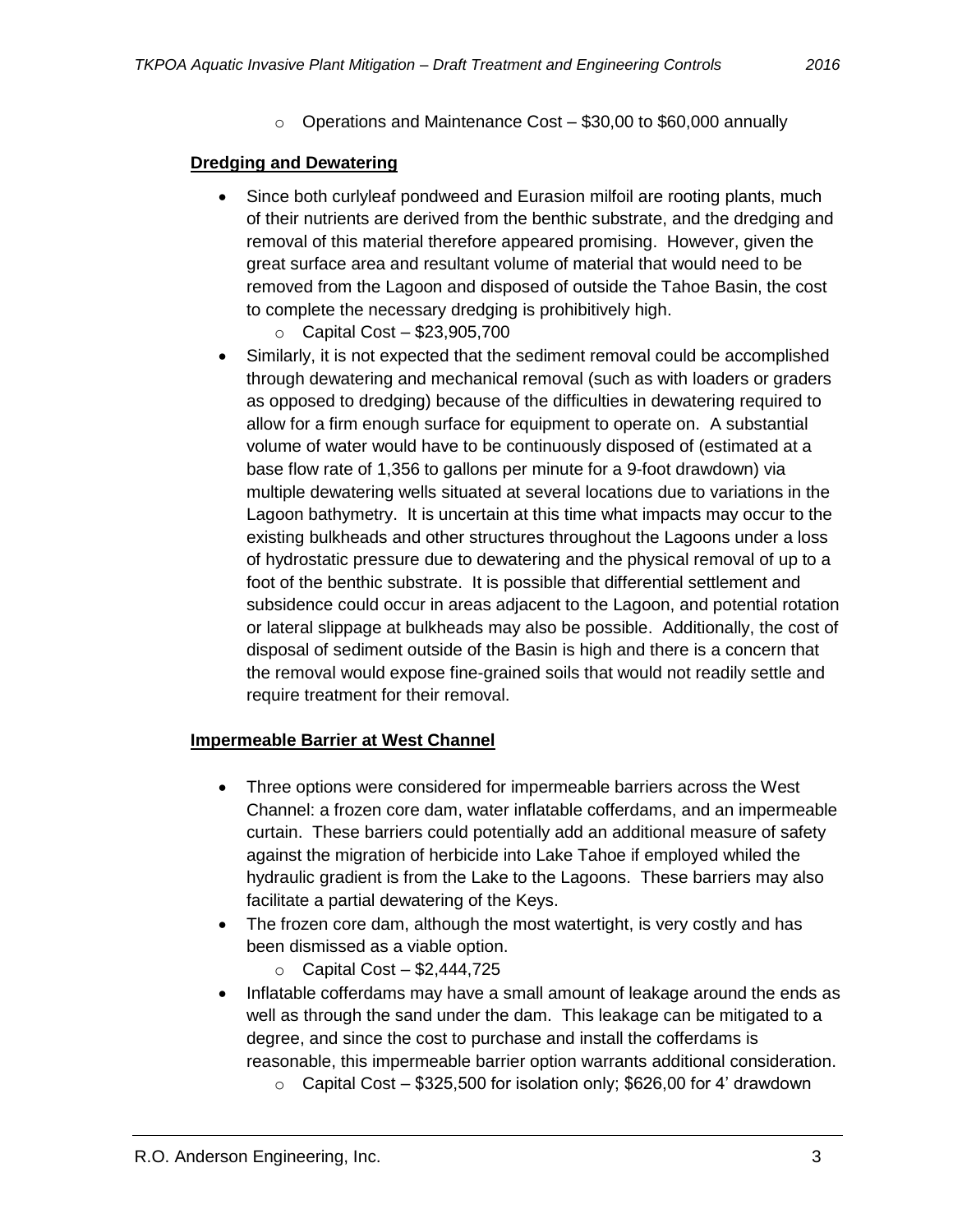Finally, a less costly and less watertight option is an impermeable curtain similar to a turbidity curtain. The leakage could be minimized; however, this curtain would be susceptible to significant leakage from inclement weather and is only a viable option for an impermeable barrier for short durations.  $\circ$  Capital Cost – \$95,900

### <span id="page-6-0"></span>**1.1 Preliminary Conclusions and Recommendations**

While there initially appeared to be a reasonably achievable way to improve the Lagoon water quality via phosphorous removal, the probable introduction of additional phosphorous from groundwater inflow limits the likelihood of successful nutrient reduction. Further, reducing phosphorous levels (if achievable) is not expected to result in a reduction of rooting species of aquatic invasive plants due to their capacity to meet nutrient demands from the benthic substrate. If phosphorous removal could be achieved, there is some potential to reduce non-rooting aquatic invasive plants as well as to provide for reduction in the potential for algae blooms. Given this potential, the following items may warrant additional consideration and investigations as appropriate:

- Verify that phosphorus is indeed the limiting nutrient for plant growth. This will include bioassays to determine the phosphorous concentration at which plant growth is limited, as well as the plant species that are impacted by limited phosphorous.
- Quantify the actual value to the TKPOA of limiting the growth of un-rooted plants and algae. This is important as phosphorous removal may be expensive and is not anticipated to have an impacted on rooted aquatic invasive species.
- Because phosphorous is probably supplied via groundwater flow, effective phosphorous removal would have to be a continuous operation sized for the actual concentrations of phosphorous and rate of groundwater inflow. Quantifying both the rate of inflow and actual phosphorous concentration will, therefore, be necessary in order to properly size and design any new treatment works.

Additionally, water quality in the Lagoon may also be improved by implementing aquatic invasive plant species fragment controls. While fragment control does not address the main issue of aquatic invasive plant infestation, reducing their fragments from the water column provides a certain benefit of reducing the potential for their propagation elsewhere, including other areas beyond the Lagoon. The following items should be investigated further:

 Quantify the actual value to the TKPOA of fragment control (both in the lagoons and fragments that exit to Lake Tahoe). The treatment and circulation system evaluation shows that fragment control is potentially possible and the value needs to be determined to decide if it is economical.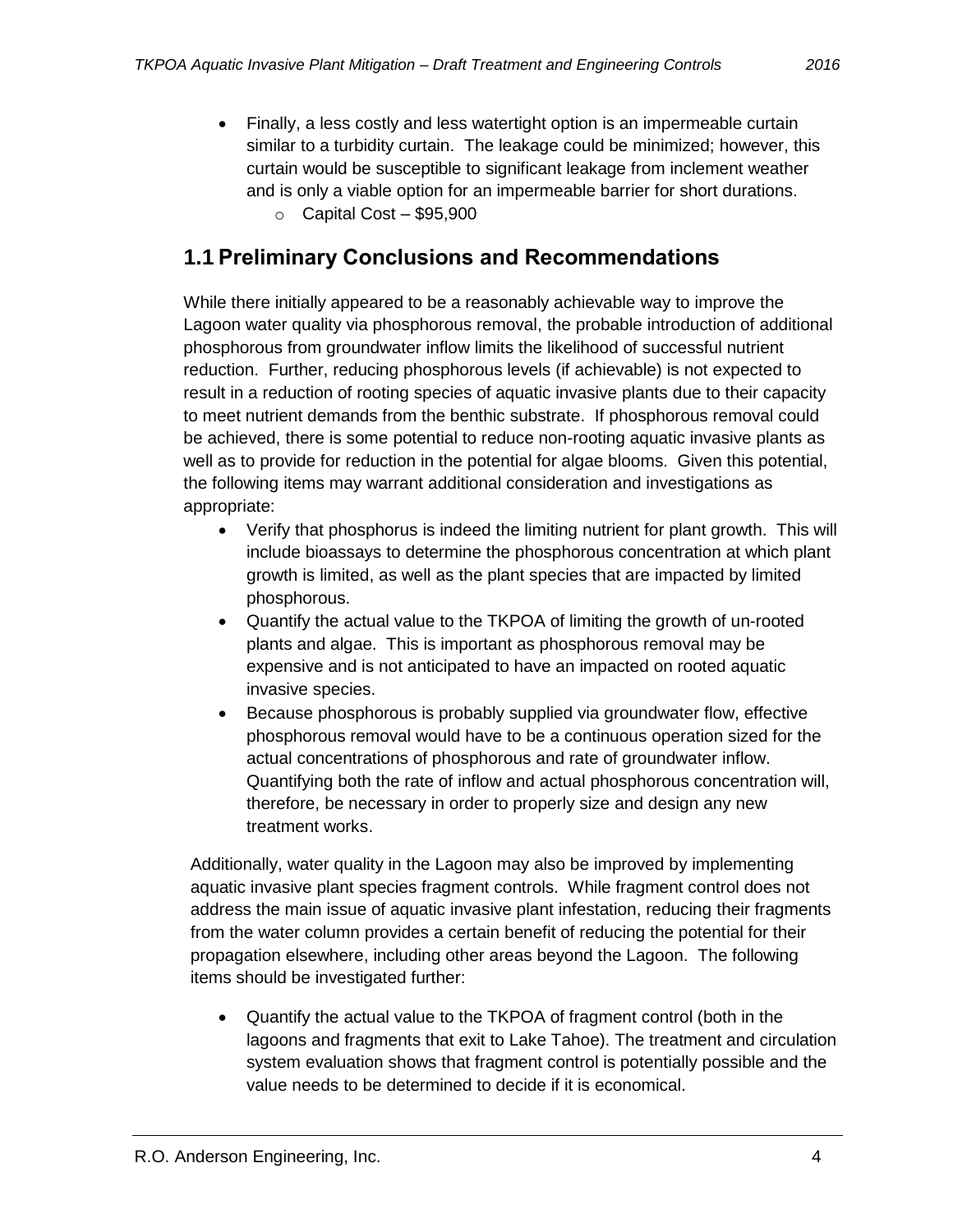- Perform a bathometric survey and/or reanalysis of LiDAR of the lagoons and Tallac Lagoon. This will determine volumes that will help with any treatment schemes and may be used to develop 2 or 3 dimensional hydraulic model.
- Develop a water model of the lagoons and circulation system to estimate mixing velocities with circulation and the mixing paths with various configurations or retrofits of the circulation system to optimize fragment control.

Finally, as there are viable options to provide an impermeable barrier on the West Channel to, on a temporary basis, isolate the Lagoon from Lake Tahoe, the following items should be investigated further:

- Quantify the surface water mixing between Lake Tahoe and the Keys This is possible through recordation of water depth and velocity in the West Channel via Doppler equipment which TKPOA is now in the process of acquiring. This will help with the design of impermeable barriers as well as phosphorus removal.
- Perform additional detailed groundwater modeling to augment or build upon existing models performed by others (e.g. the USACOE groundwater model (9), or recent PCE plume fate and transport models) to better predict inflow to the Lagoons from groundwater. This will help with determining the actual water volumes that will need to be disposed of during isolation or partial dewatering, as well as an estimate of what level of partial dewatering is feasible. The eventual design and successful implementation of an isolation or partial dewatering plan will necessarily require better estimates of ground water inflow to the Lagoon.

### <span id="page-7-0"></span>**2 Nutrient Reduction**

### <span id="page-7-1"></span>**2.1 Re-use of the Existing Water Treatment Plant**

The existing water treatment plant consists of a large 117-foot diameter circular clarifier and mechanical building. The clarifier is about 15.8 feet deep and equipped with a rotary suspended rake and baffle, launders, overflow, and sludge collection line. The mechanical building previously was used to store water treatment chemicals including coagulants, as well as chemical injection pumps and other equipment. The treatment system was originally constructed primarily to reduce total suspended solids and turbidity (2). Water was pumped to the treatment plant from two primary pump stations and mixed with a coagulant within the clarifier. The clarifier allowed for the coagulant to mix with suspended particles and settle as floc, ultimately to be removed as sludge after dewatering in the sludge drying beds, which are also located onsite.

Nutrient reduction was the first item considered for the re-use of the existing water treatment system. Because plants require nutrients in order to produce biomass, it is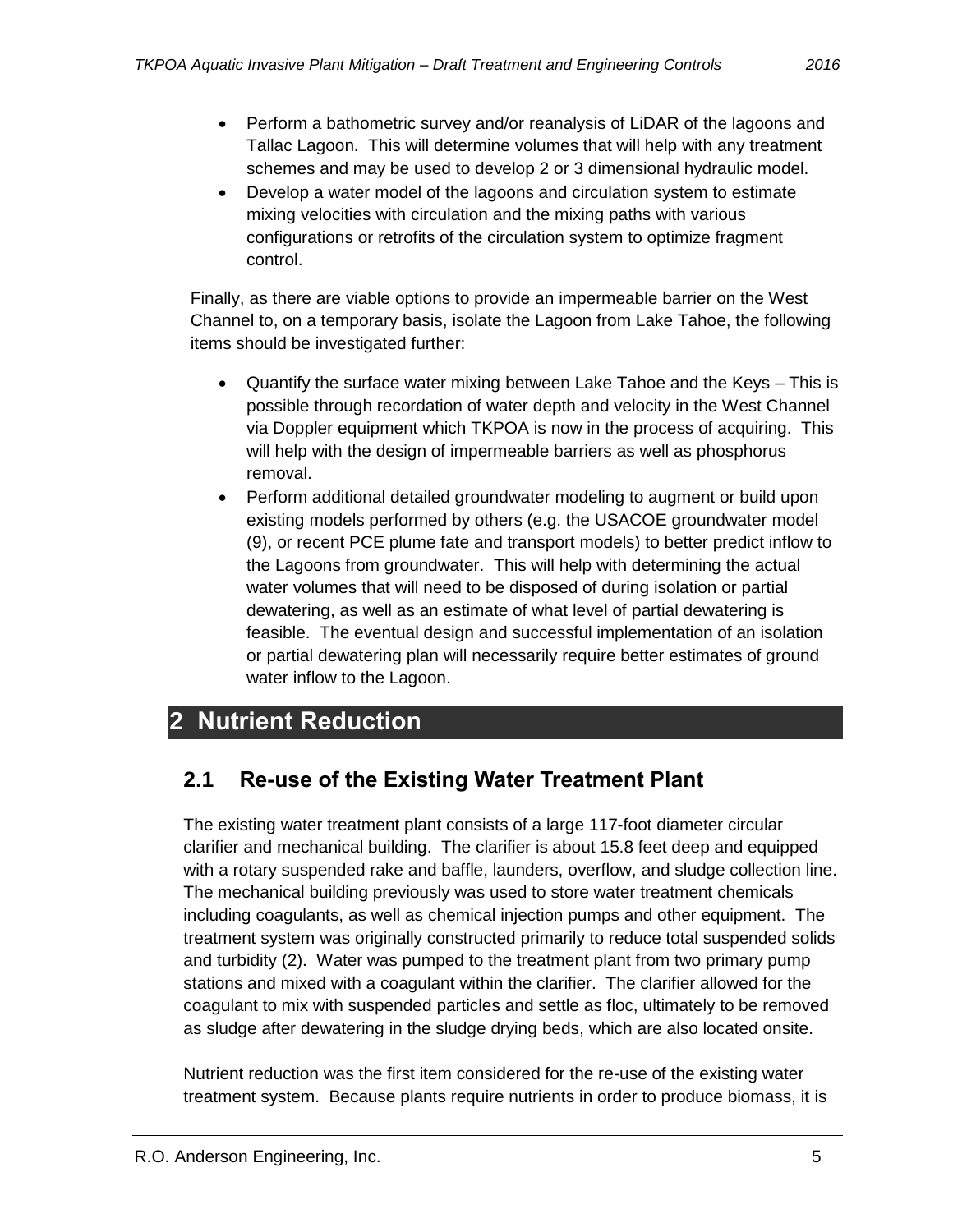assumed that if nutrients within the Keys could be reduced to a limiting point to prevent plant growth, the aquatic invasive plants could be reduced or potentially removed. Phosphorous and nitrogen are the primary nutrients required by aquatic plants for growth, and subsequently these two nutrients were looked at in detail for the prospect of nutrient removal. Because phosphorous generally occurs at lower concentrations than nitrogen it is often considered to be the limiting nutrient – meaning that reduction of phosphorous may provide greatest impact to reduction in plant biomass production (3). Similarly, because some types of algae are able to fix dissolved nitrogen gas, nitrogen reduction alone may not provide any beneficial impact to the water quality (3).

Total phosphorous occurs in the TKPOA lagoons at an average concentration of 0.030 parts per million (ppm), and has been discretely sampled up to a maximum concentration of 0.12 ppm (4). Orthophosphate, which is the form of phosphorous readily available for biological uptake, is present at an average of 0.013 ppm within the Lagoons. The background concentration of total phosphorous in Lake Tahoe is .00265 ppm (5), while total phosphorous is present at an average of 0.015 ppm in Lake Tahoe at locations nearer to TKPOA (4). Orthophosphate is at non-detectable (less than 0.01 ppm) levels at these locations (4). The groundwater aquifer which provides inflow to the Lagoons has a background phosphorous concentration of 0.039 ppm (9).

#### <span id="page-8-0"></span>*2.1.A Biological Nutrient Removal*

Initially, reusing the existing water treatment plant was evaluated for various types of retrofitting and conversion into a biological nutrient removal (BNR) system. BNR systems use biological and microbial processes to reduce nitrogen and phosphorous, most commonly in wastewater treatment applications. While a BNR conversion appeared promising at first, given the extremely low antecedent nutrient levels for both phosphorus and nitrogen in the lagoons, BNR conversion was dismissed as current technologies are not expected to provide any additional level of nutrient reduction.

#### <span id="page-8-1"></span>*2.1.B Chemical-Physical Nutrient Removal*

Large scale reduction of total phosphorous is readily achieved through a chemical/physical process of coagulation and filtration. The coagulation process includes adding a coagulant that chemically or physically binds the phosphorous which may then be precipitated out of solution, with greater efficacies realized by filtration of the precipitates from the solution. Coagulation alone may, under the right circumstances, achieve a level of 0.3 ppm and further reduction of phosphorous requires polishing by physical filtration and may reliably only achieve a concentration of 0.1 ppm (3). While this is still well above the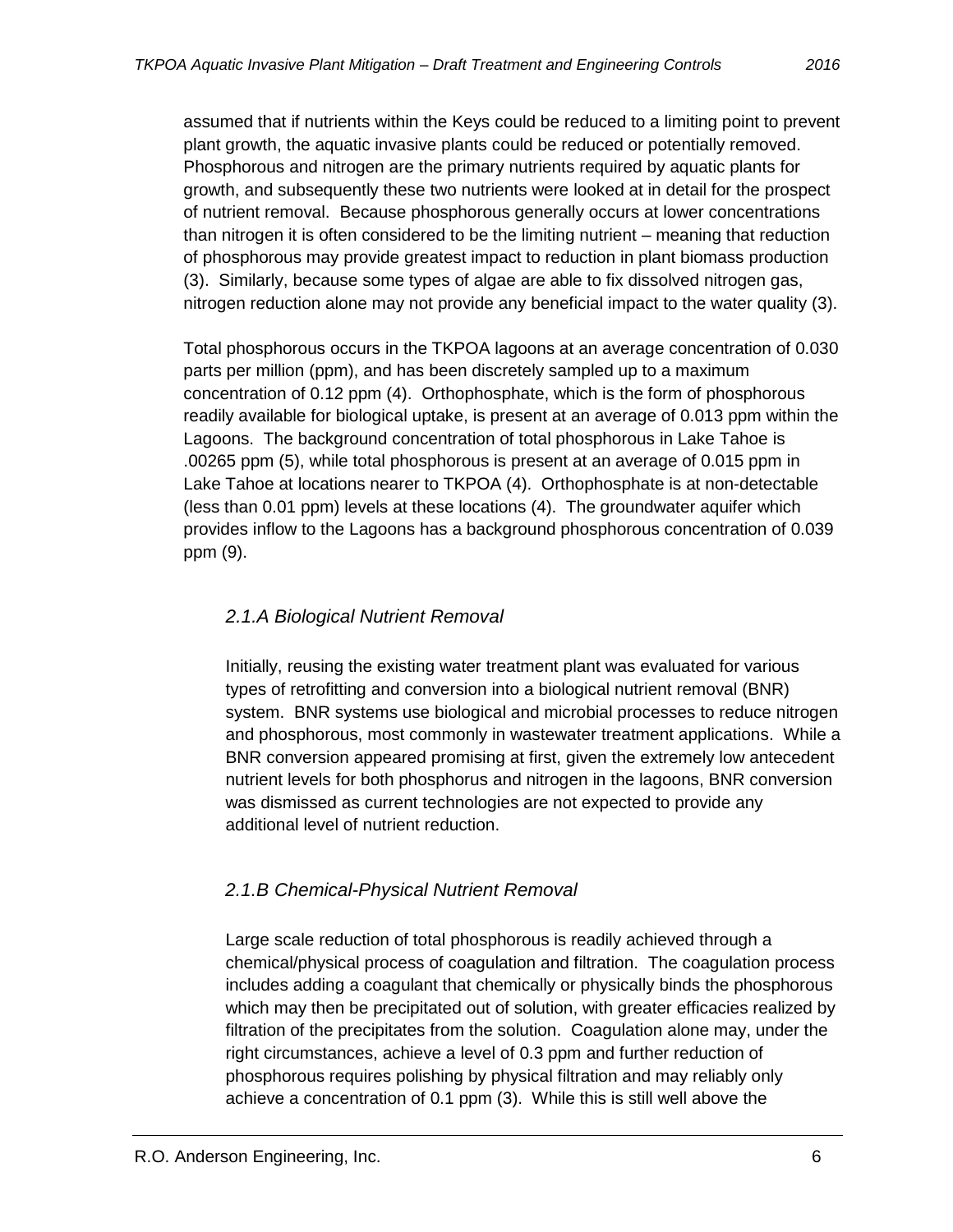background concentrations within the Lagoon, the rated performance of coagulation/filtration processes are almost entirely derived from wastewater treatment operations which have influent phosphorous concentrations of 3 ppm or greater – substantially higher than the concentrations occurring in the Lagoon. In other words, it is not uncommon for coagulation/filtration processes to remove 85% or greater of the phosphorous contained in wastewater. It is unknown at this time if large scale phosphorous removal operations are currently achieving concentrations less than those present in the Lagoon. However, assuming that typical phosphorous reduction rates can be extrapolated from antecedent phosphorous levels in the source water, it is expected that an 85% removal rate may be possible for the TKPOA Lagoon as well.

Assuming that an 85% removal efficiency is possible even for the Lagoon's relatively low average phosphorous concentration of 0.035, the effluent phosphorous concentration would be 0.0051 ppm. In order to provide a single treatment of the Lagoon volume at 1669 ac-ft. (2), almost 544 million gallons of water would need to be treated. At 85% reduction, this would equate to roughly 115 pounds of phosphorous to be removed. The clarifier is designed to handle a maximum of 14 MGD (6). A reasonable average clarifier flow rate for chemical precipitation is 900 gallons per square foot per day (7); that is 6,700 GPM or 9.7 MGD. Based upon information provided by the Ohio EPA (8), the total cost per million gallons for chemical-physical phosphorus removal is about \$470, or approximately \$4,560 per day at a flow rate of 9.7 MGD, and would require about 56 days to treat one Main (West) Lagoon volume at a cost of \$260,000. While this is not entirely appropriate for a surface water treatment operation, it does provide a benchmark for the potential cost of initial phosphorous removal.

A study performed by the U.S. Army Corps of Engineers determined that phosphorous is supplied to Lake Tahoe through the area of the Tahoe Keys via groundwater interflow at an estimated average annual rate of 475,000 gallons per day; further much of this groundwater enters the Keys Lagoons (9). Coincidentally, the phosphorous concentration in the aquifer was quantified in that same report at 0.039 ppm, remarkably close to the Lagoon's existing phosphorous concentration. Treating groundwater interflow at this rate (approximately 330 GPM or 0.48 MGD) would cost an estimated \$81,000 annually. As described above, in order to achieve the higher rates of phosphorous reduction, a filtration plant would need to be constructed near the clarifier in order to provide the additional phosphorous removal afforded by filtering out the chemically precipitated phosphorus. A new deep bed filter, along with the necessary treatment plant upgrades including chemical storage, seismic retrofits and verification of the operational capacity of the existing equipment, could cost as much as \$3 to \$5 million dollars (8).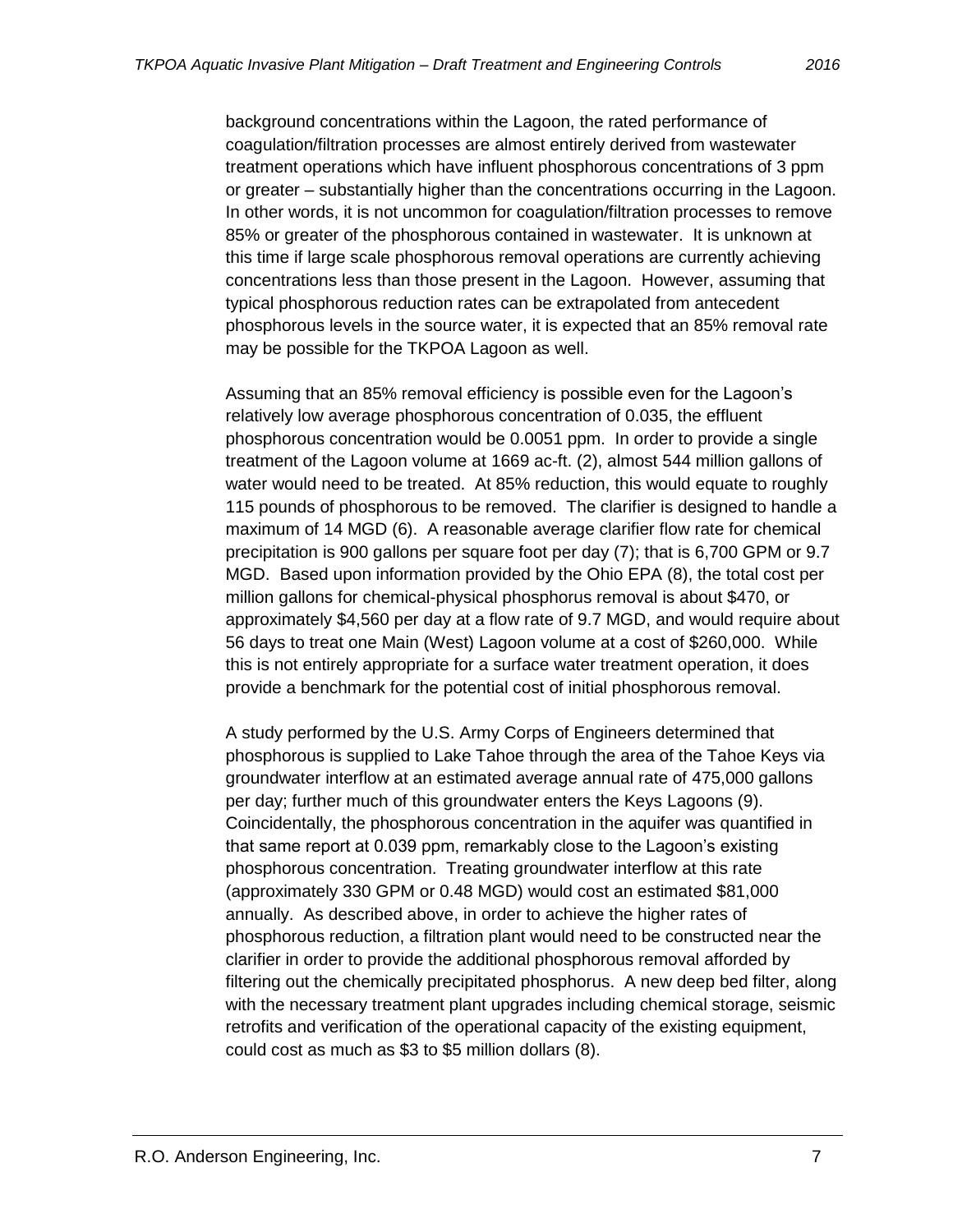Because the existing clarifier could readily lend itself to the process of coagulation, this treatment option warrants additional investigation. However, the potential for overdosing of a coagulant which could in turn contaminate the Lagoon is a risk. Common coagulants used in this application, such as lime, alum, ferric chloride, or polymers may present water quality concerns of their own if they were allowed to contaminate the Lagoon (10). In addition, coagulation produces a sludge which must be disposed of outside of the Tahoe Basin. Further, it should be conclusively determined that phosphorous is indeed the rate limiting nutrient for invasive plant species, and perhaps more importantly, determination of the concentration at which phosphorous becomes limiting must also be determined. Additional investigations should include a bioassay to determine the limiting concentration, then potentially a bench scale treatment tests to ascertain the reduction in phosphorous concentration reasonably achievable through coagulation and filtration.

It must also be mentioned that the reduction of nutrients within the water column likely will not impact the propagation or production of biomass of rooting plants, as these organisms are capable of deriving their required nutrients from the benthic layer via roots (11). In fact, sediment sampling in the benthic layer was employed at ten different locations within the Lagoon in both May and October of 2016. The sediment samples obtained in May indicate that, on average, ammonia (nitrogen source) was present in the benthic layer of the Lagoons at a concentration of 44 mg/kg (parts per million), while phosphorous was present at an average concentration of 118.5 mg/kg (12). The October samples had average concentrations of phosphorous and ammonia of 183.6 mg/kg and 51.8 mg/kg, respectively. Ammonia and phosphorous, at these concentrations, are sufficient to sustain rooted aquatic plants regardless of the dissolved nutrient concentrations (or lack thereof) within the water column (13).

This means that both Eurasian watermilfoil and curly-leaf pondweed are not expected to be impacted by the reduction of dissolved nutrients within the lagoons. Potentially those invasive plants that do not have root structure, e.g. – Coontail, could be effectively reduced if nutrients are identified to be the limiting factor for their propagation. Reducing nutrients in the water column has the added benefit of reducing the potential for algae blooms. Again, similar to other aquatic species, phosphorous is expected to be the limiting nutrient as algae are capable of fixing nitrogen gas dissolved in the water column, most probably from atmospheric deposition (3). Since nutrient reduction is not expected to impact the rooted aquatic invasive species it will be imperative to assess the relative value to TKPOA to pursue nutrient reduction on the basis of other water quality goals and should not be given precedent as a control method for the two primary species of concern as noted above.

<span id="page-10-0"></span>*2.1.C Nitrogen reduction*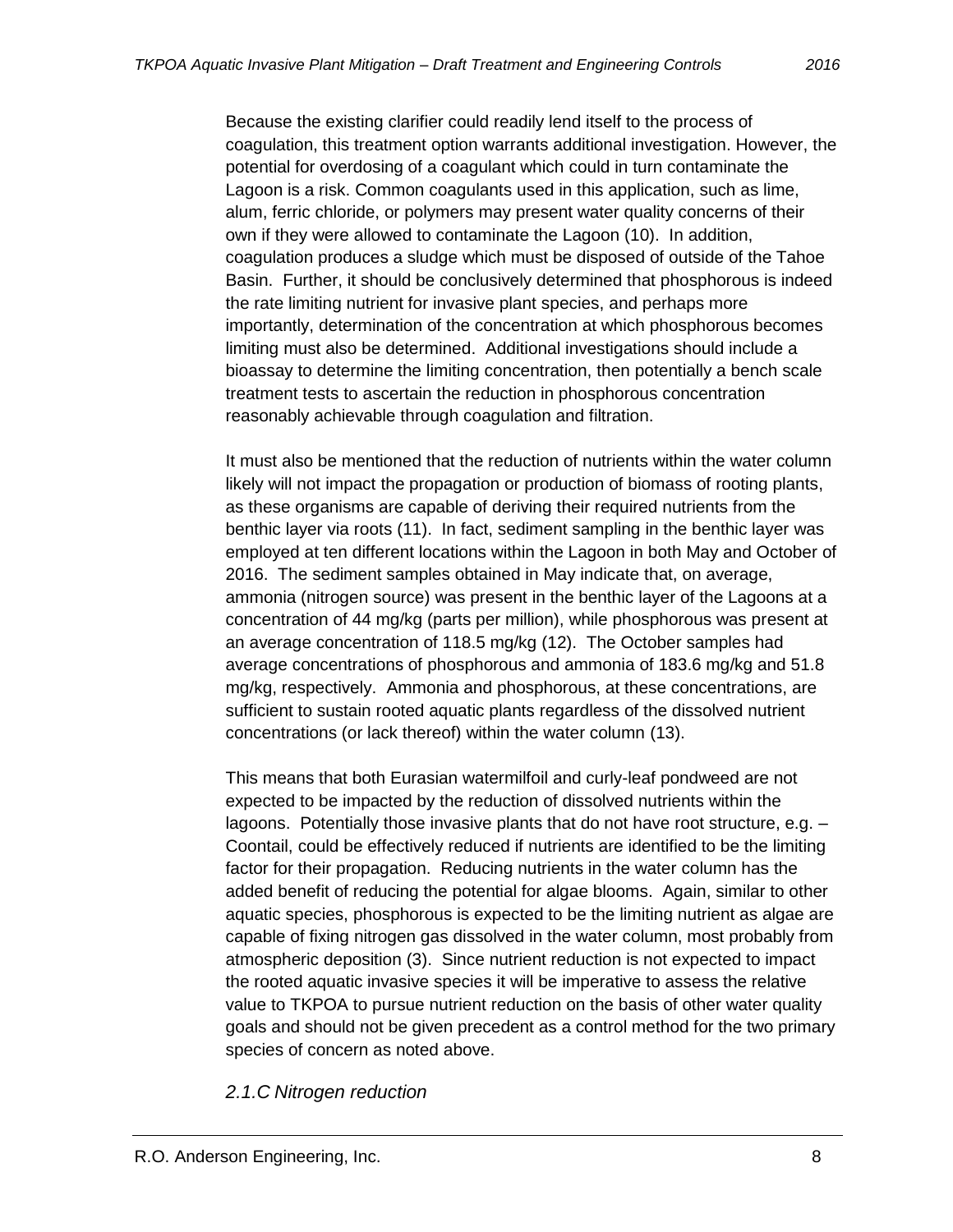The reduction of nitrogen was similarly reviewed with respect to re-use of the existing clarifier and water treatment plant. Total nitrogen occurs in the TKPOA lagoons at an average concentration of 0.37 ppm, of which 0.36 ppm on average is comprised of total Kjeldhal nitrogen, while oxidized nitrogen, consisting of nitrates and nitrites, is present on average at a concentration of 0.04 ppm (4). Ammonia is not present in detectable concentrations, which means that the majority of the nitrogen concentration occurs as organic species in the Lagoon water which are not readily available for biological uptake (3). Lake Tahoe nitrates, as of 2015, were at an all-time high of 0.02 ppm (5). Reduction of oxidized nitrogen concentrations below the antecedent water quality is not expected to be practical or economical, requiring expensive technologies such as reverse osmosis or distillation. Similarly, and more importantly, for the reasons described above nitrogen reduction is not expected to be effective at reducing invasive plant growth, and is therefore not considered further.

### <span id="page-11-0"></span>**2.2 Use of Lake Tallac Lagoon for Treatment Lagoon**

Lake Tallac Lagoon sits generally just to the south of TKPOA Lagoons. The lake consists of approximately 23 acres of surface area as measured from aerial photographs and holds about 292 acre feet of water (2). Mechanical gates allow for emergency spilling of water into the Keys Lagoons during periods of high runoff and flooding and a lateral weir located on the west shore adjacent to Pope Marsh similarly allows for overtopping of flood waters to spill out of the Tallac Lagoon; otherwise the Lake Tallac Lagoon is a hydraulically isolated water body. Because of Tallac Lagoon's nearness to the Keys Lagoons and hydraulic isolation, it was considered for conversion to a treatment lagoon.

While facultative lagoons can greatly reduce the strength of municipal wastewater, they would offer no improvement to the existing water quality of the Keys Lagoons as neither phosphorous nor nitrogen would be reduced. Potentially nutrient uptake by biomass (e.g. growth of algae) could be implemented in this lagoon. Water from the Keys Lagoons could be pumped to this Lagoon and then the nutrients in the water could be reduced by cultivating algae. The algae biomass would be harvested and disposed of outside the Basin. The water with reduced nutrient content would be returned to the Keys Lagoons. However, the production of objectionable odors, vector management issues, water color, and loss of suitable fish and wildlife habitat would all be substantially negative aesthetic impacts to property owners adjacent to Lake Tallac. Given these considerations, as well as having no impact on the rooted aquatic invasive species described above, this treatment option was summarily dismissed.

### <span id="page-11-1"></span>**2.3 Creation of Adjacent Wetlands**

The development or improvement of wetlands on adjacent lands for biological water treatment, including nutrient removal and TSS removal was considered. There exist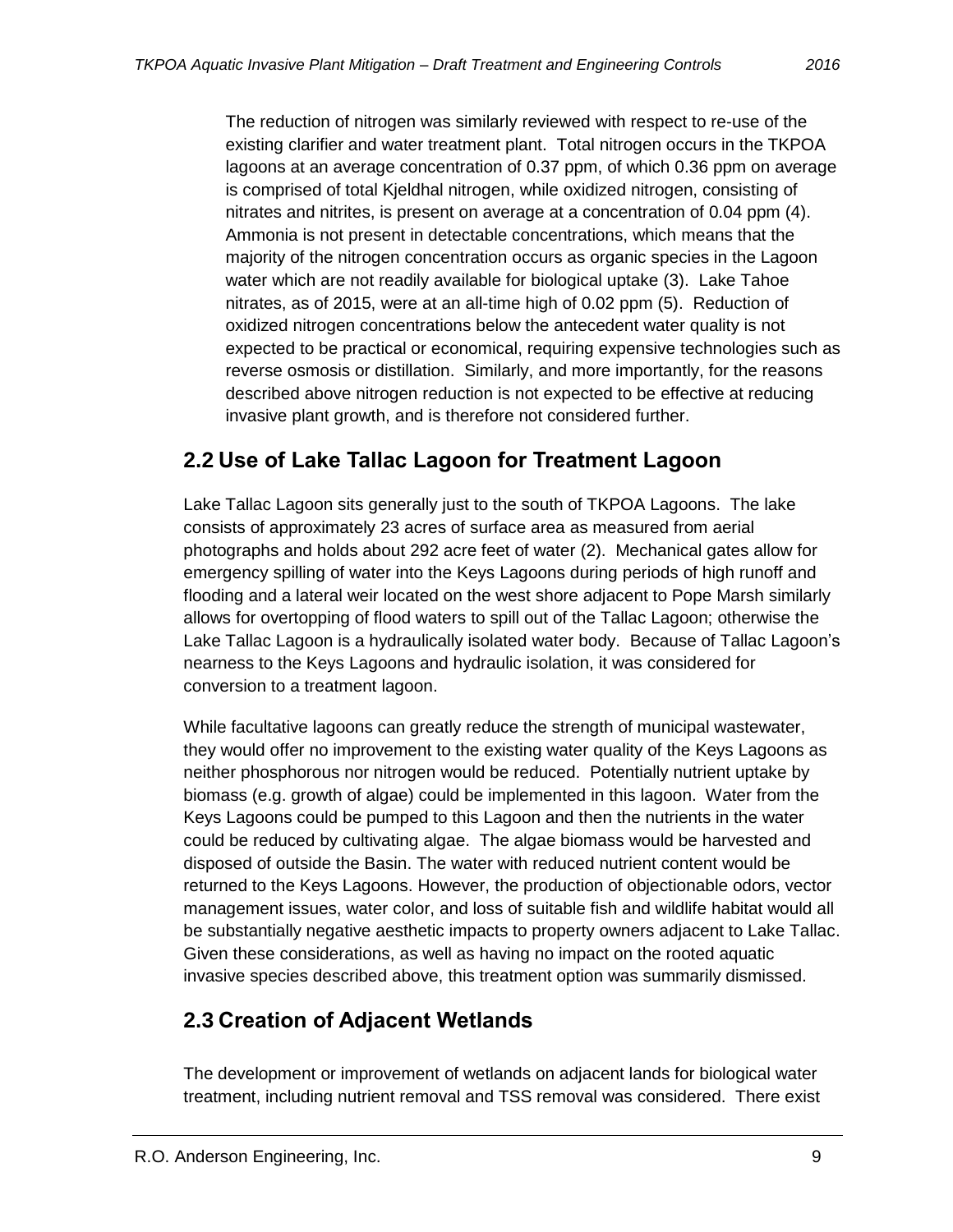suitable lands on both sides of TKPOA for the development of new or improved wetlands: Pope Marsh to the west, and the Upper Truckee River floodplain to the east. In this treatment option, water would be drawn from the Lagoons and pumped overland to the adjacent lands in a controlled, low velocity and shallow sheet flow. As the water would flow overland it would achieve natural attenuation of suspended solids and nutrient reduction as the native vegetation produced new biomass and further reduced flow velocity. Prior to reaching the Lake much of the flow would be percolating through the upper ground, allowing for natural filtering of suspended solids and attachment to soil of some other dissolved constituents. Because water would be continuously supplied to the new wetlands, this would have the added benefit of sustaining the wetlands during times of drought when they might otherwise be dry.

The United States Forest Service, the landowner of the adjacent Pope Marsh, is opposed to the discharge of Lagoon water for land application and so the creation or improvement of wetlands to the west of TKPOA is not viable (14). The California Tahoe Conservancy, the landowner of the adjacent Upper Truckee River, produced an Environmental Impact Report (EIR) for the Upper Truckee River Wetlands Restoration (15). The EIR presented four alternatives that were reviewed to find potential areas for cooperation that might benefit the CTC as well as the TKPOA goal of aquatic invasive plant reduction. All alternatives are for the restoration of the existing wetlands and not the improvement of wetlands or generation of new wetlands. These alternatives for cooperation indicate that the CTC does not desire to add any new water to the wetlands, including water from the Lagoons.

This is further complicated by the loss of some water due to evapotranspiration during overland flow which, in addition to the difficulty of quantifying the amount of lost water would also require the acquisition of a commensurate amount of Lake Tahoe surface water rights at potentially great cost – being estimated at approximately \$15,000 per acre foot<sup>1</sup> (16). As a very gross estimate, Lake Tahoe loses an annual average of 46 inches per year to evaporation, which is typical of open water evaporation for most lakes in the Sierra portion of the Truckee River Watershed (17). Assuming that an average of 20 acres of open water within the new wetlands might be developed, as many as 76 acre-feet may be lost annually to evaporation alone, at an estimated cost of \$1.15 million dollars. Given the lack of interest of the adjacent landowners, the need for acquiring surface water rights, and likely having no impact to the rooted aquatic invasive plant species, this treatment option is not considered viable.

<sup>1</sup> Based upon 2007 cost of \$13,250 per acre foot.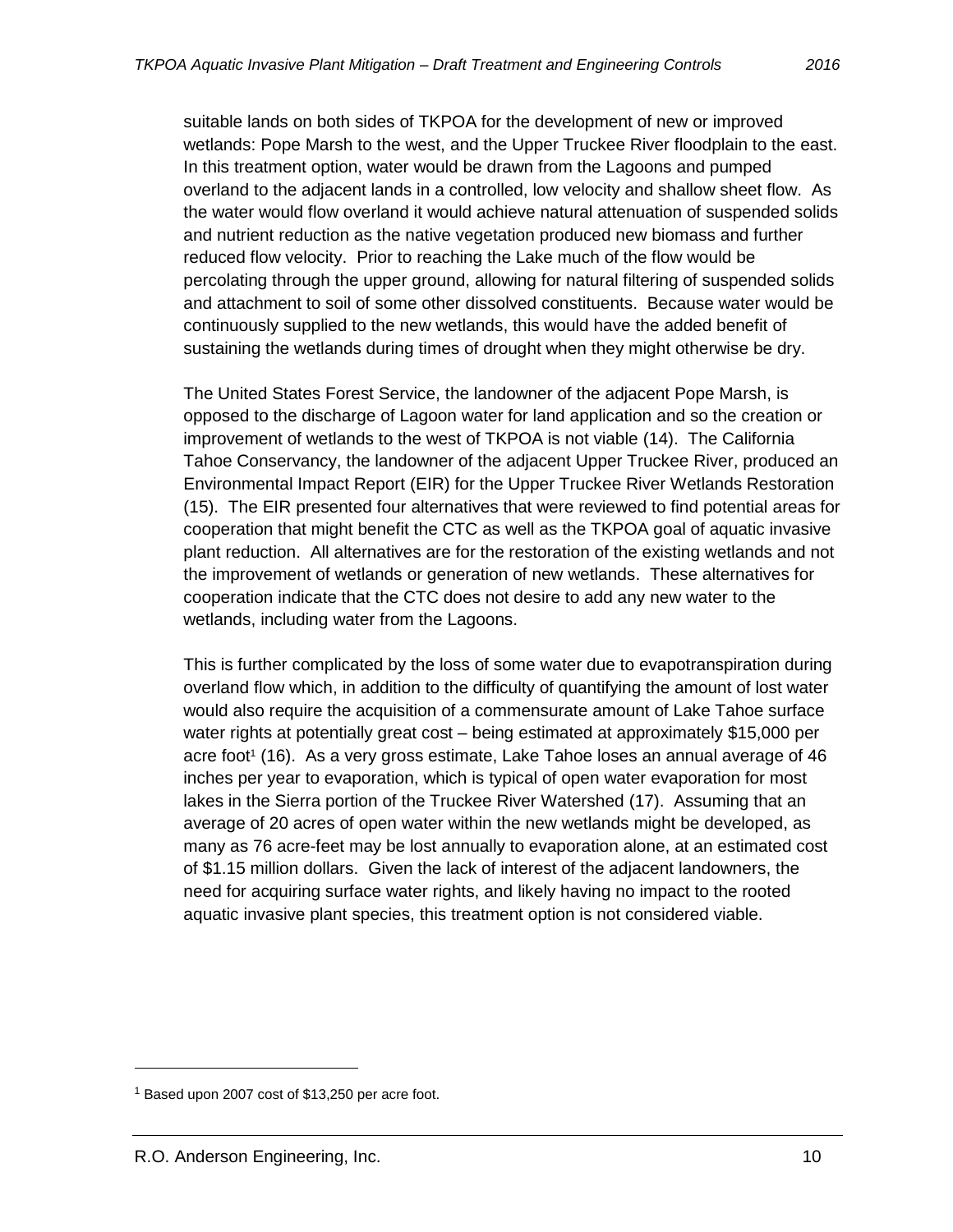### <span id="page-13-0"></span>**3 Engineering Controls**

### <span id="page-13-1"></span>**3.1 Re-Use of the Circulation System**

The existing circulation system, a substantial network of underground piping and valves, culvert lift stations, and two main pump stations, was originally intended to provide circulation and mixing within the lagoon presumably in an effort to improve water quality by decreasing turbidity, preventing stagnation and increasing mixing. The main pump station in the Lagoon has a nominal capacity of 24,000 GPM, while the Marina Lagoon pump station has a nominal capacity of 5,000 GPM (2). These two pump stations were used to draw water from their respective lagoons and pump to the existing clarifier where a coagulant was added. The existing clarifier, with a capacity of up to 14 MGD (6), was originally intended to reduce total suspended solids and turbidity within the Lagoon. Lake Tahoe turbidity occurs at an average of 0.21, but is present in the TKPOA lagoon at an average of 1.21 FNU (4). The clarity in the Lagoon is presently better than the original design threshold for the clarifier (2), so the re-use of the clarifier and circulation system is not expected to provide an improvement to turbidity levels.

#### <span id="page-13-2"></span>*3.1.A Thermal Reduction*

Temperature has a significant effect on aquatic plant biomass production and plant propagation (11). The aquatic invasive plants in the Lagoon begin to experience a substantial increase in their rate of growth when the water temperature warms with the onset of spring. Reducing the water temperature of the Lagoon may provide for a reduction in plant growth (biomass production), or at least a reduction in the rate of plant growth (11), and a water temperature of 14°C (57.2°F) or less may begin to inhibit the rate of biomass production (18), although much colder water temperatures are probably required to have a significant impact on plant growth (11). While the invasive plant species have adapted to cold water environments like Lake Tahoe, as evidenced by the occurrence of invasive plant species in the bottom of the West Channel which has a bottom water temperature of about 14°C (4), the potential for reduction in the rate of growth of these invasive plants warranted additional investigation methods to reduce the water temperature.

The circulation system was evaluated initially for its potential to provide temperature reduction within the lagoon system. Because of the relatively warm waters in Lake Tahoe adjacent to the Lagoon (4), circulating water from the nearlake into the Lagoon will have essentially no thermal reduction impact. Therefore, a deep water intake was considered which would draw cool water from deeper in Lake Tahoe and circulate it within the lagoon. A deep water intake would consist of a ballasted HDPE pipeline extended outward from the Lagoon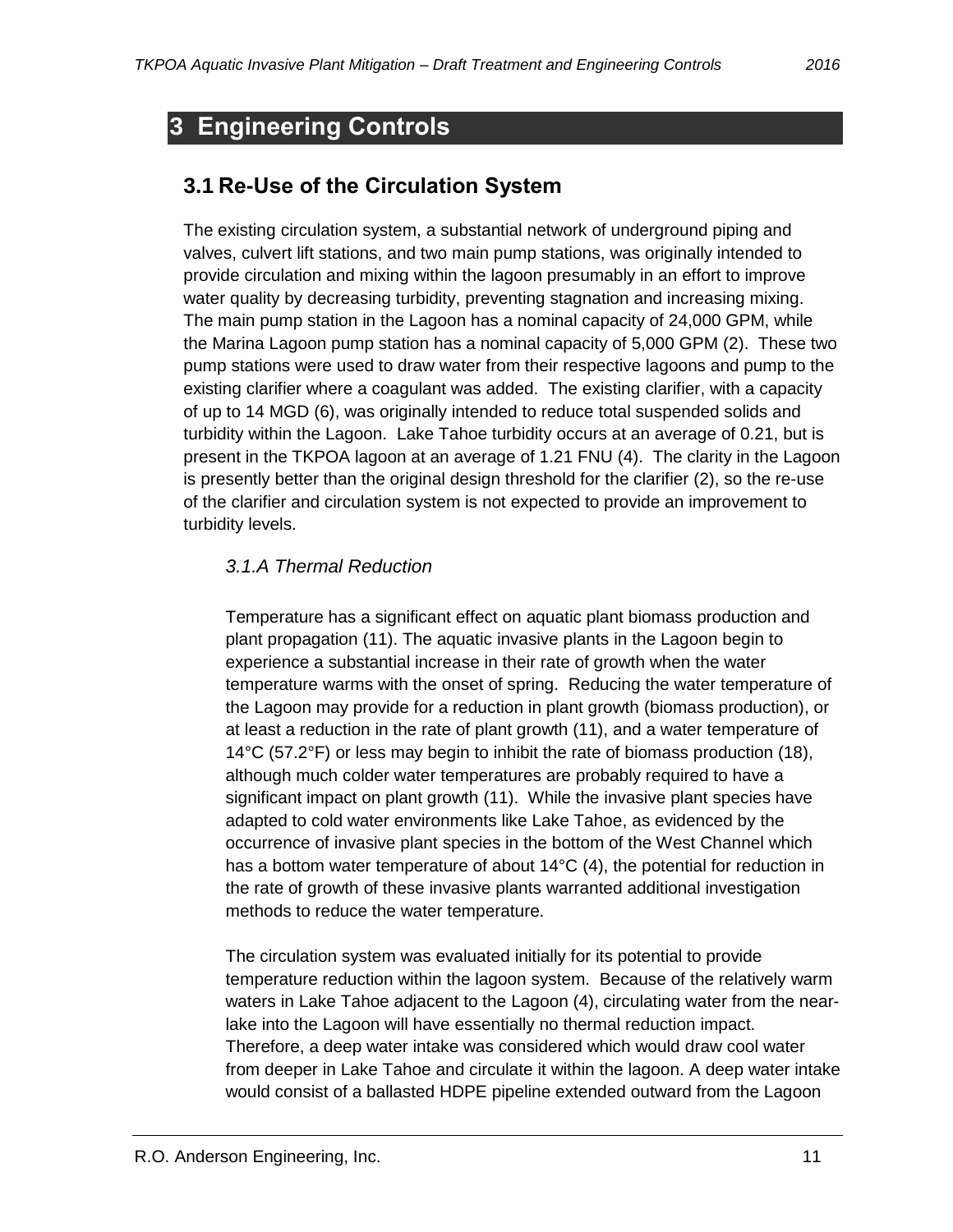into the deeper (and cooler) waters of Lake Tahoe. A new deep-water intake sized for the Lagoon pump station capacity of 24,000 GPM, is determined to require a 36-inch diameter HPDE pipeline. The pipeline would need to be extended to an estimated depth of 150 feet in order to achieve consistently cool water (approximately 50-55°F) (5), requiring nearly 3,800 lineal feet of new pipeline based upon available USGS bathymetry. The estimated cost to construct this new intake is approximately \$3,520,000. While construction of a new intake is physically feasible, the higher cost to construct the intake, together with the reality that colder water pumped into the lagoon would ultimately displace warmer water from the Lagoon back out into the Lake and develop a net outflow of warmer (and lesser quality) water from the lagoon make this alternative infeasible. Further, while reducing the water temperature may reduce the biomass of aquatic invasive plants, it is not expected to eliminate them from the Lagoons.

### <span id="page-14-0"></span>*3.1.A.1 Mechanical Cooling*

In order to cool the Lagoon's estimated volume of approximately 1669 acft (2) at an assumed flow of 9.7 MGD, with a reduction in temperature from 18.9°C (66.02 °F) (4) to 14°C (57.2°F) would require about 2,500 tons of cooling. However, this is estimated to be insufficient to provide net cooling of the Lagoon due to thermal mixing with the rest of the Lagoon and the Lake. It would take approximately 56 days to provide for a complete turnover of the Lagoon at this flow rate. If the cooling system were sized to match the flow rate of the available pump stations, say 24,000 GPM, then an equivalent cooling tonnage of 8,800 tons would be required. Assuming an average electricity price of \$0.13 per kW-hour, this system would cost approximately \$8.6 million dollars to run for 90 days during the warmer summer months. Based upon industry publications (19), for cooling plants greater than 4,000 tons in capacity, average capital costs to construct range from between \$2,300 and \$2,900 per ton. Assuming the lower end, a new cooling plant would cost approximately \$20 million to construct. Given the tremendous capital and operational costs, mechanical cooling was summarily dismissed as a viable engineering control.

### <span id="page-14-1"></span>*3.1.B Fragment Control*

The circulation system was also reviewed for use with aquatic invasive plant fragment control. Because the fragments of some invasive plants can propagate into viable organisms and are small enough to be distributed in the water by wind and current, control of fragments is an important consideration (13). Given the circulation system's relatively large hydraulic capacity, it may be possible to create general velocity gradients that could assist in fragment collection.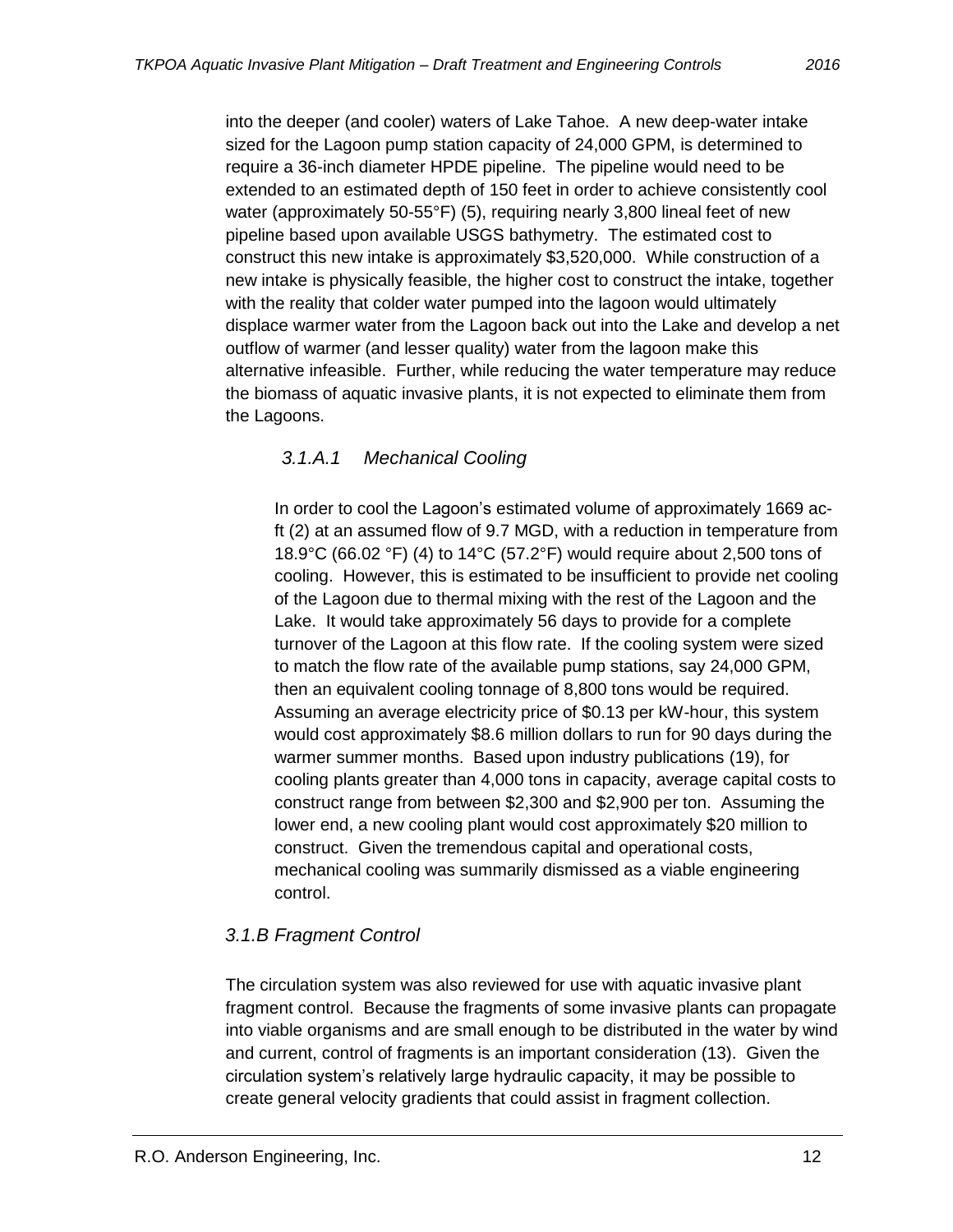Additionally, the pump stations could be used to deliver fragment laden water to a new screening system where fragments could be collected for disposal. Given the general feasibility of this use, the next steps should include quantifying the relative value to the TKPOA for fragment control and evaluated against the anticipated cost of a fragment collection and disposal system. A simple system may consist of a series of static screens with manual cleaning; a more complex system could consist of automated rotary screens with mechanical cleaning. While capital, operations and maintenance costs will vary with design and the type of system employed, it is expected to generally cost less than \$2 million dollars to construct and perhaps \$250,000 to operate, annually. A preliminary estimate of probable cost is included in the Appendix.

If fragment control is determined to be of sufficient value to warrant further investigation, then hydraulic modeling of the lagoon using computational fluid dynamics (CFD) should be undertaken, including a detailed bathymetric survey or reanalysis of existing LiDAR. The CFD analysis will assist in determining the achievable velocity gradients for collecting fragments, as well as a determination of the efficacy of the system to operate during precipitation and wind events. The analysis will also assist in determining what modifications to the circulation system are necessary and where the most appropriate location of new infrastructure – e.g. intake weir structures, will be. The circulation system will also need to undergo operational tests and investigations to determine actual capacities and determine if any repairs are necessary. Similar to the water treatment plant re-use alternative, if the existing clarifier is to be re-used in conjunction with fragment control, it too will need to undergo operational testing and potentially seismic retrofitting.

Because invasive plant fragments are generally of neutral buoyancy (neither sink nor float), the use of the clarifier is not expected to be the most efficient means of separating invasive plant fragments. However, if removal of invasive plant fragments is critical we recommend laboratory bench tests with typical TKPOA invasive plant fragments and treatment with various chemicals as well as dissolved air to promote either settling or floating. As described above, while the clarifier appears to be in relatively good condition, it is expected that seismic investigations, and potentially a seismic retrofit, will be required in order to comply with current codes. Additionally, much of the clarifier's mechanical components and intake pumps have not been run in several years, and a thorough vetting will be required and potentially a substantial repair effort may be required to bring the system into operation.

### <span id="page-15-0"></span>**3.2 Impermeable Barrier**

There are two primary impermeable barrier concepts that might be utilized at the West Channel. A profile of the West Channel is included in the Appendix. One concept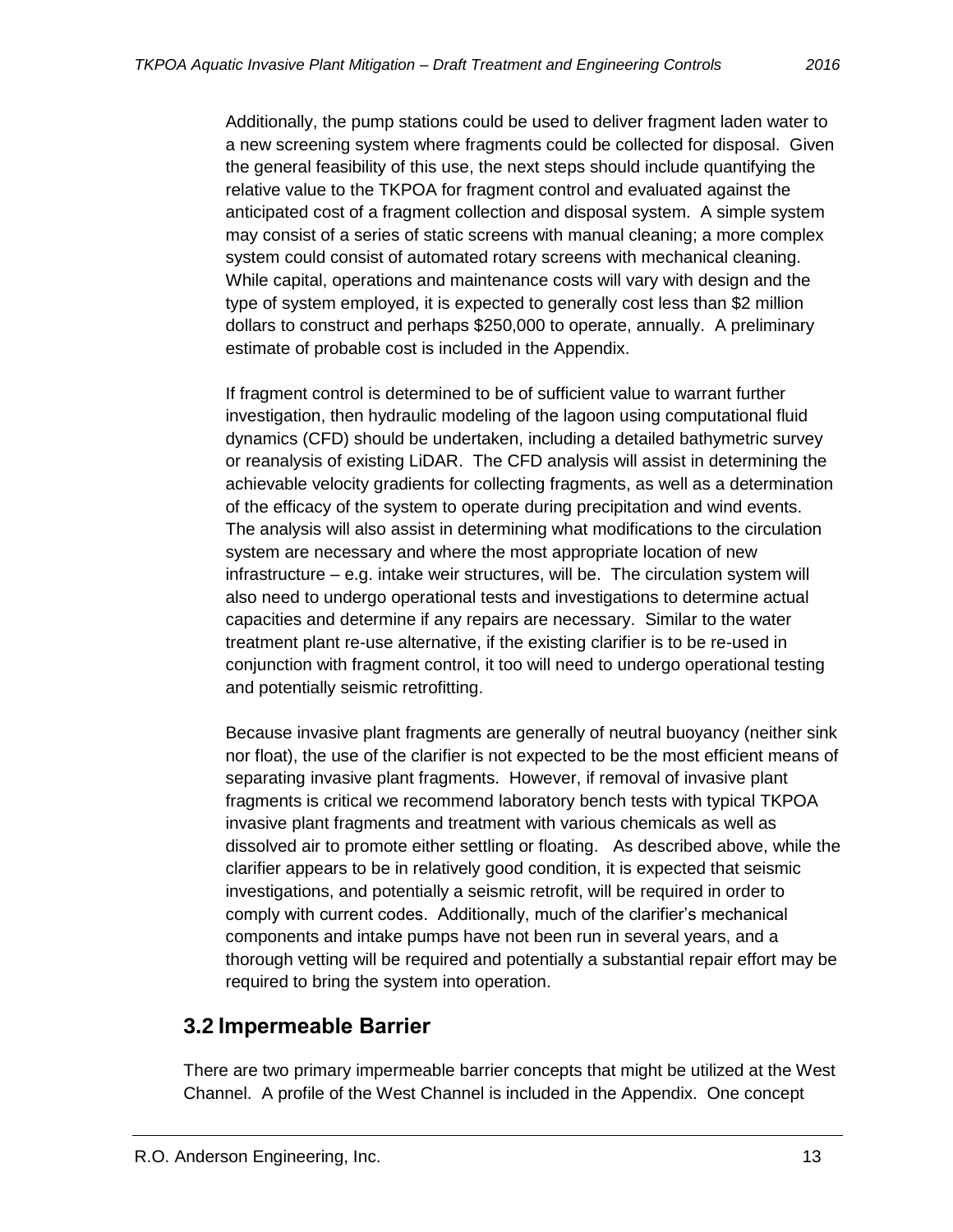<span id="page-16-0"></span>would potentially allow for full or partial dewatering of the Keys and another one that only isolates the surface water of the Keys from the surface water of Lake Tahoe.

#### *3.2.A Impermeable Barrier Allowing Full or Partial Dewatering*

For an impermeable barrier that allows full or partial dewatering<sup>2</sup> two options have been considered: inflatable cofferdams and a frozen core dam. An inflatable cofferdam is two or more parallel plastic tubes inside a single fabric sleeve as illustrated below.

AQUA-BARRIER™ IS A WATER FILLED DAM THAT UTILIZES A PATENTED **INTERNAL BAFFLE FOR STABILITY** 



System prior to dewatering worksite



Baffle shifts to stabilize system



baffle has stabilized the system

The plastic tubes are filled with water so that they extend above the adjacent water surface then the weight of the inflatable cofferdam retains the water on the one side and no foundation or anchoring is necessary. The installation would involve removing any sharp objects from the area, floating the pre manufactured and rolled dam into place in the West Channel, then inflating it with Lake Tahoe water using a pump. After installation, the Tahoe Keys might be dewatered by pumping.

Removal would be to first equalize the levels in the Keys and Tahoe; followed by pumping the water out of the inflatable dam back into Tahoe; towing the deflated dam to shore and lifting it out of the water and rolling it for future use. Installation and removal should require approximately 2 days each.

Preliminary engineering calculations have determined that for complete dewatering two separate dams would be required with each holding back approximately half the water depth or approximately 8.5 feet each at high Tahoe water level. At low Tahoe water level two dams would still be required but they would hold back approximately 5.5 feet each.

 $\overline{a}$ 

<sup>&</sup>lt;sup>2</sup> Dewatering will require continual pumping to remove groundwater that enters the lagoons. The required pumping rate is considerable and disposal of the pumped water is a concern as discussed elsewhere in this report.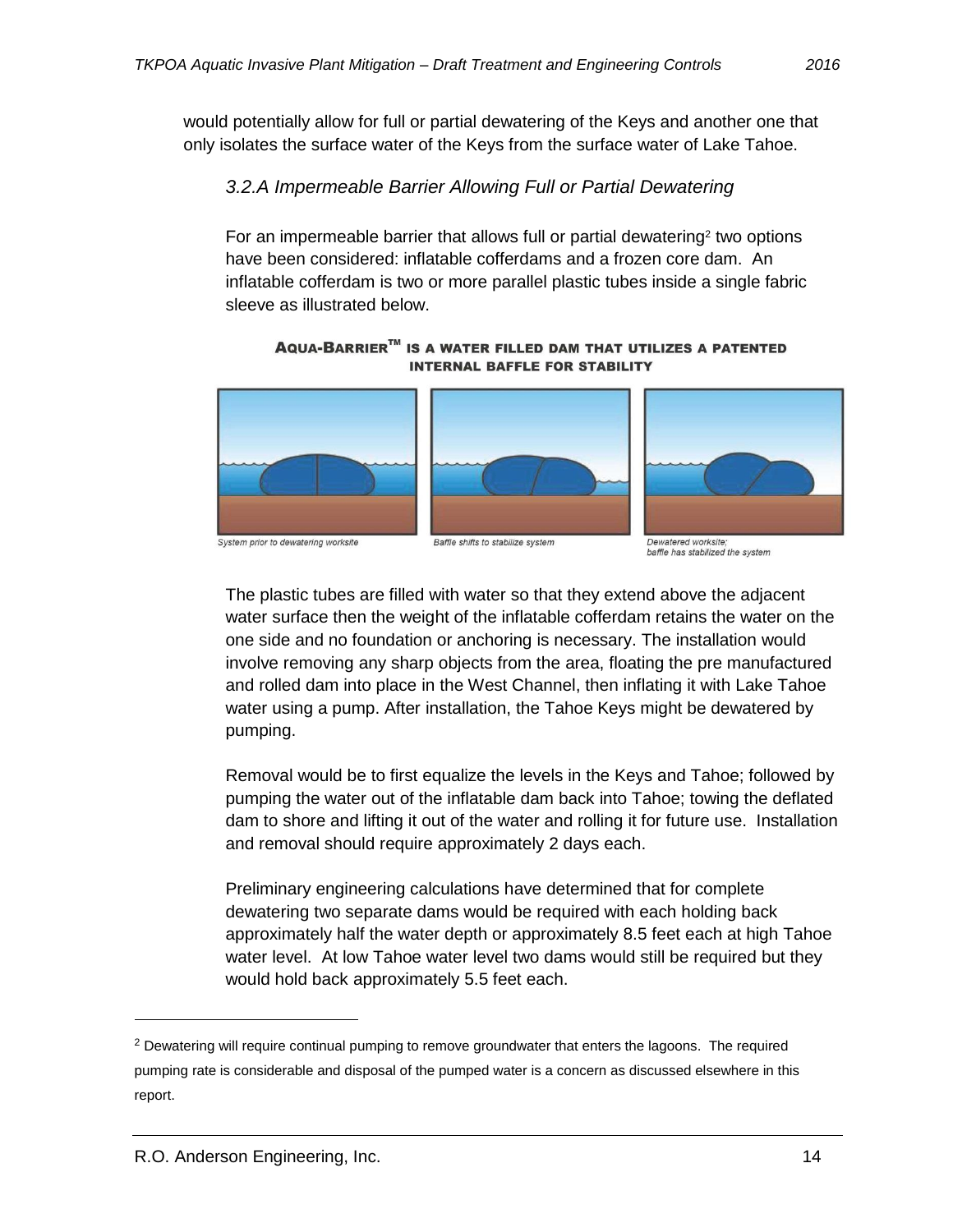In accordance with the Engineer's Estimate included in the Appendix, the initial purchase of the dams is estimated to be \$310,000. Installation; maintenance of the dams for 20 days; partial dewatering; and removal is estimated to be \$316,000 for a total of \$626,000. All of these amounts include a 30 % contingency but do not include repairs to the circulation system (if any) or soft costs such as design and permitting. The inflatable cofferdam could be reused many times if stored indoors and carefully removed.

A Frozen core dam would involve excavating native sandy material and placing it in the West Channel then inserting refrigerant tubes and freezing the core of the dam as well as the underlying sandy material. Because this makes the sandy material under the dam as well as the dam watertight there will be lesser leakage. However, the cost to construct a frozen core dam (with a 30% contingency) is approximately \$2,444,000 per the estimate of probable cost in the Appendix.

This cost is much more than an inflatable cofferdam. Further, because a frozen core dam will involve moving earthen materials within Lake Tahoe the permitting will be more difficult and construction times longer. It is noted that the major cost of this alternative is moving the native sandy material to build the unfrozen dam and not the cost of freezing it. Because of the expected groundwater infiltration as discussed below pumping will be necessary. Given that there will be pumps in place the pumping of the additional water that might leak past an inflatable cofferdam will not be significant.

If the Tahoe Keys were to be partially or fully dewatered groundwater is expected to enter the lagoons. In accordance with hydrogeological principals the rate at which groundwater enters depends upon many factors including: Tahoe's level; the groundwater level; the relative drawdown of the lagoons: and the properties of the soils. The best estimates might be obtained with a detailed and calibrated model. However, such a model would take significant time to complete and is beyond the scope of this investigation. Instead, a gross estimate using a more simplified model (20) has been made. This model requires inputs of the saturated horizontal and vertical conductivity; the relative drawdown; size of the lagoons; and the radius of influence of the groundwater surface elevation. The estimated values of the saturated horizontal and vertical conductivity are presented in the U.S. Army Corps of Engineers 2003 groundwater study (9)<sup>3</sup>. The other inputs are determined based on the physical dimensions of the Keys and engineering judgement. The model determines the following inflow rates that vary with the drawdown levels. Because these estimates come from a rough

 $3$  Kv = 0.5 ft/day and Kh = 50 ft/day for the Tahoe Keys area.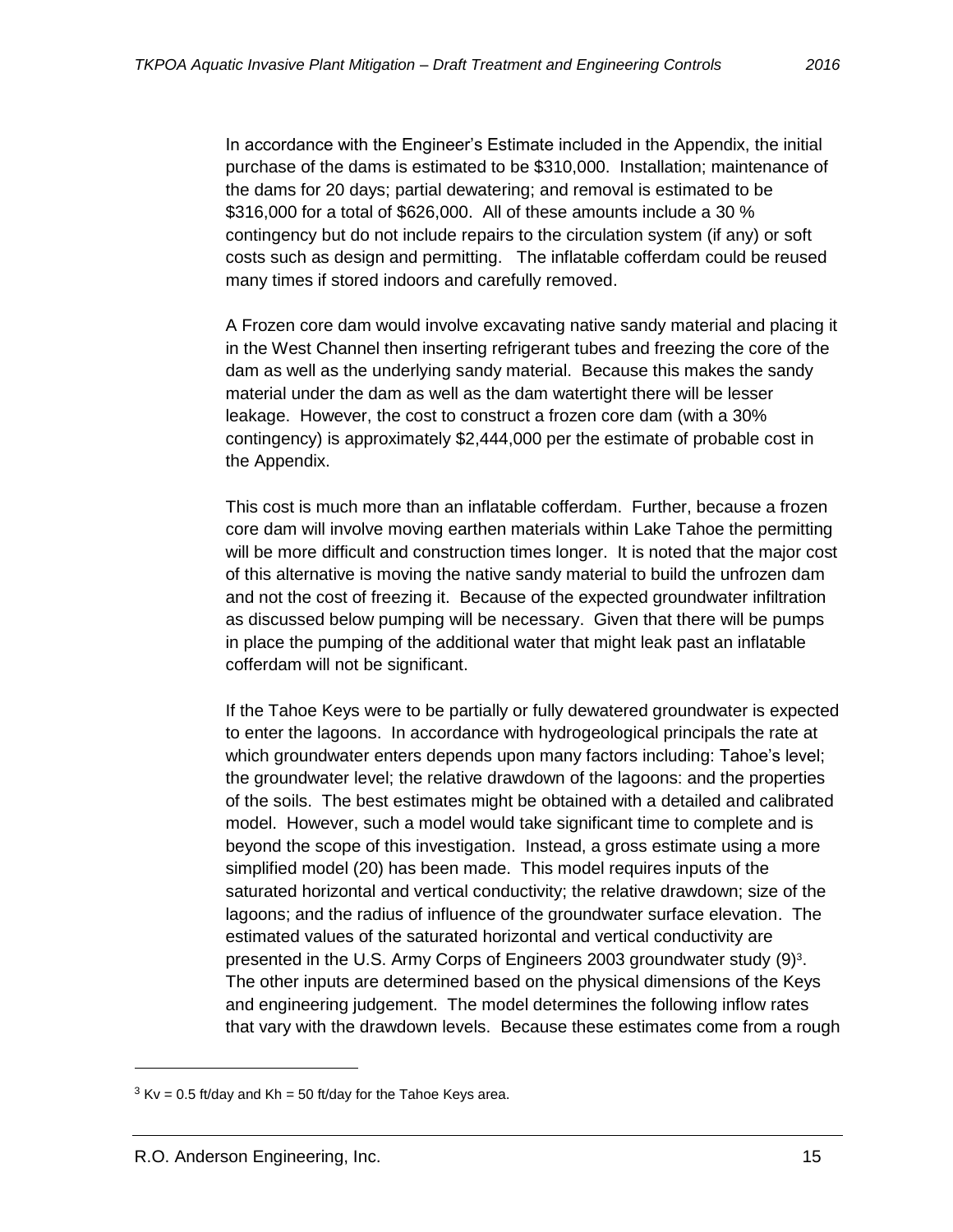| Drawdown<br>(f <sup>t</sup> )     |     | 2   | 3   | 4   | 5   | 6   |       | 8     | 9     | 10    |
|-----------------------------------|-----|-----|-----|-----|-----|-----|-------|-------|-------|-------|
| Inflow (gpm)                      | 402 | 521 | 640 | 760 | 879 | 998 | 1,118 | 1,237 | 1,356 | 1,475 |
| <b>Total Over</b><br>20 Days (af) | 36  | 46  | 57  | 67  | 78  | 88  | 99    | 109   | 120   | 130   |

and uncalibrated model, based upon engineering judgement, it is appropriate to apply a factor of safety of 3 to the numbers below.

Groundwater will have to be pumped to maintain the dewatered level. It is expected that this water will be pumped into Tallac Lagoon because the water quality is not expected to meet the background quality of Lake Tahoe based upon the groundwater quality presented in the Lake Tahoe Basin Framework Study Groundwater Evaluation (21). Seasonal variations in precipitation levels generally produce more favorable conditions for dewatering during late summer and early fall, which could create conflicts with recreation and uses of the Lagoons, while dewatering during the winter or early spring may occur during higher runoff periods and potentially higher groundwater levels.

#### <span id="page-18-0"></span>*3.2.B Impermeable Barrier for Isolation*

For only isolating the water in Lake Tahoe from that in the Tahoe Keys we recommend either inflatable coffer dams or a turbidity curtain. If an inflatable coffer dam is used the level in the Keys could be maintained several inches lower than that in the Tahoe allowing for no net leakage even if there are sudden changes in the Lake level from winds. With the inflatable cofferdam option water would be pumped from the Keys into Tallac lagoon to maintain the lower level in the Keys. The pumping rates are those estimated above for dewatering. Because these estimates come from a rough and uncalibrated model, based upon engineering judgement, it is appropriate to apply a factor of safety of 3 to the numbers above. Because the inflatable dam will only be maintaining a small difference in water elevation only one inflatable dam is required. In accordance with the engineer's preliminary estimate of probable cost in the Appendix, the cost of the initial purchase, installation, maintenance of the dam for 20 days, partial dewatering, and removal is estimated to be a total of \$325,000. All of these amounts include a 30% contingency but do not include repairs to the circulation system (if any) or soft costs such as design and permitting. The inflatable cofferdam could be reused many times if stored indoors and carefully removed.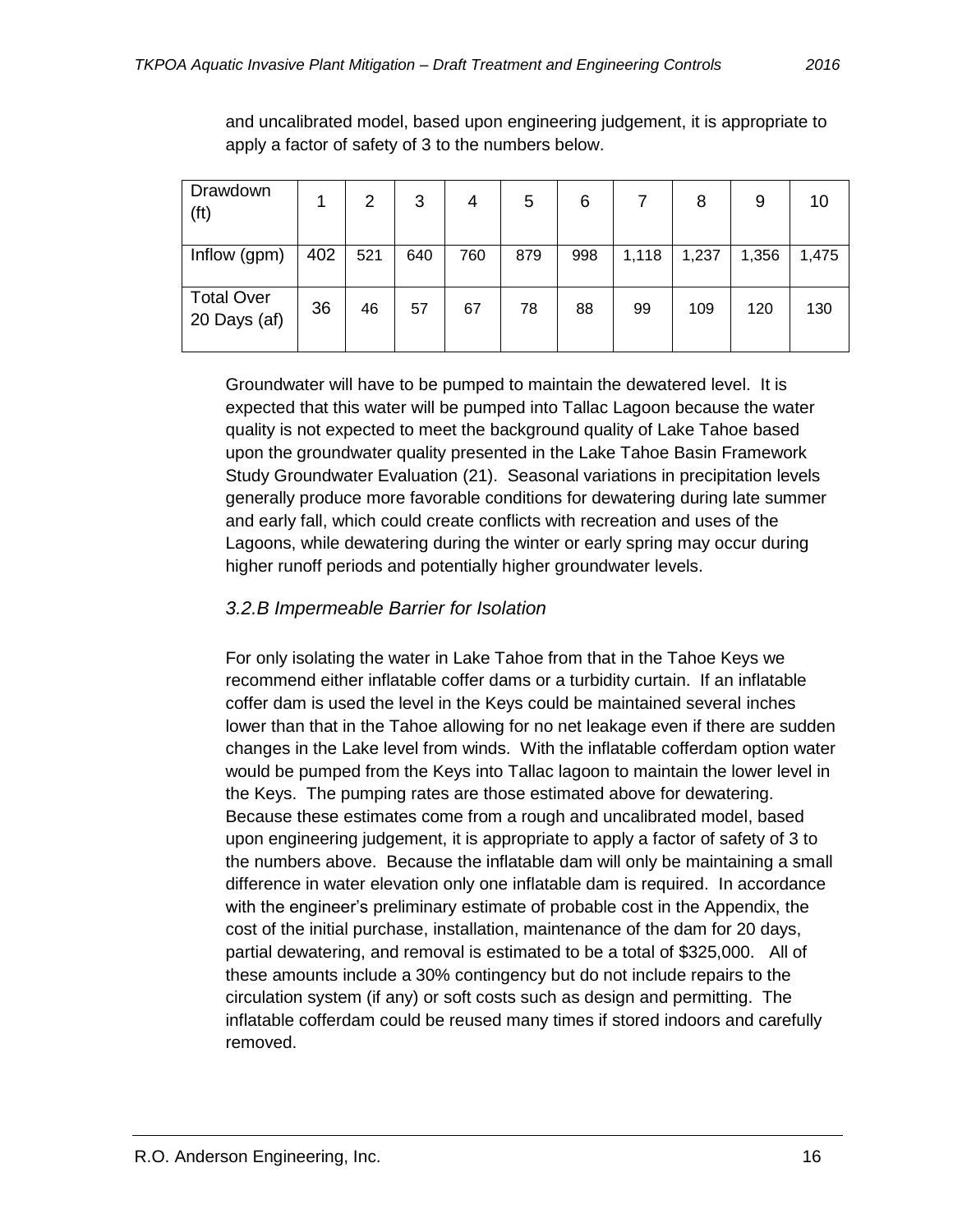A less costly and also less watertight option is an impermeable curtain similar to a turbidity curtain. The leakage could be minimized by maintaining a small current from the Lake into the Keys through pumping at varying flow rates from the Keys to Tallac Lagoon. An analysis of the Lake Tahoe level data over the last 20 years as maintained by USGS has determined that the maximum drop in Lake Tahoe levels over a 20-day period is 0.7 feet and the maximum drop in one day is 0.01 feet. These are reasonable volumes and flow rates that could be conveyed to the Tallac Lagoon by pumps and stored there until the water infiltrates. However, if the level of Tahoe drops suddenly (in a matter of hours) because of winds the pumps may not keep up with the changes and there may be some leakage past the edges of the curtain.

In accordance with the engineer's preliminary estimate of probable cost in the Appendix, the cost of the initial purchase, installation including anchoring, maintenance of the curtain for 20 days, maintenance of a current from Tahoe to the Keys, and removal is estimated to be a total of \$96,000. All of these amounts include a 30% contingency but do not include repairs to the circulation system (if any) or permitting. The curtain could be reused many times if stored indoors and carefully removed.

### <span id="page-19-0"></span>**3.3 Dewatering and Dredging**

It is speculated that much of the aquatic invasive plant problem might be abated by removing at least the top 12 inches of soil and plant debris in the bottom of the Lagoon. If this were to be completed as dredging with the water in the lagoons the estimated cost including dredging, dewatering of dredged material, and disposal outside of the basin is over 24 million dollars as presented in the engineer's preliminary estimate of probable cost in the Appendix. Therefore, it is not economically feasible. There is also the concern that the dredging could expose fine sediments that do not readily settle and could require treatment for removal at an additional cost. Stratifications and other bathymetric variations in the Lagoons create complexity for siting of dewatering wells. Potential variations in groundwater inflow at locations throughout the Lagoons may create further complexity for establishing an effective dewatering regimen.

Lagoon bottom sediment removal through dewatering and mechanical removal (such as with loaders or graders) was considered. This would require complete dewatering to at least one foot below the proposed lagoon bottom elevation to allow a firm enough surface for equipment to operate on. In accordance with the above estimates of groundwater inflow complete dewatering for 20 days, if completed at low water, would require disposal of up to 360 acre feet of groundwater (120 acre feet times a factor of safety of 3). This is more than the available capacity in the Tallac Lagoon and the quality is expected to not be sufficient for discharge into Tahoe. Therefore, there are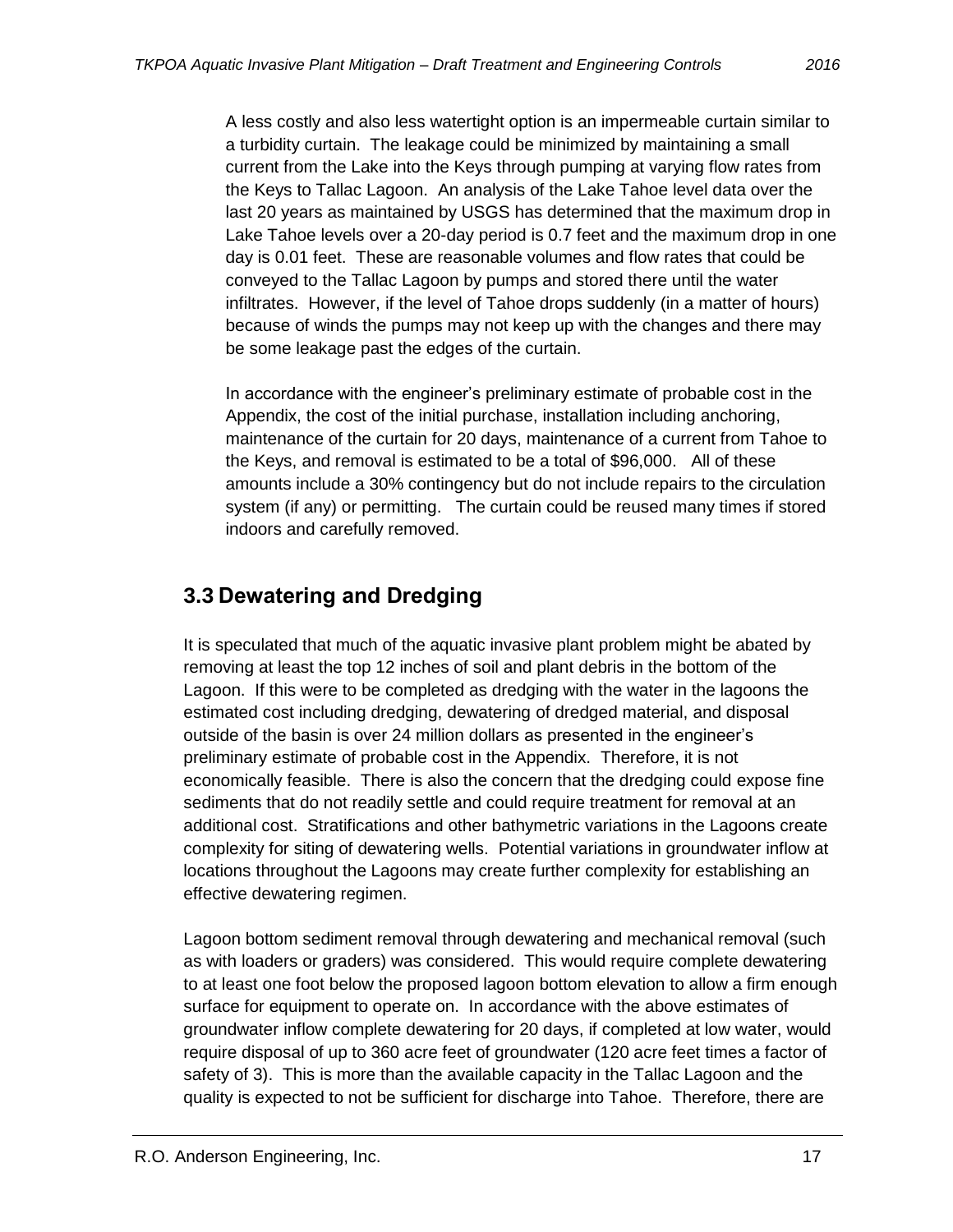no areas where this quantity of water could be disposed of. However, dewatering of a portion of the Lagoons each year may be possible with disposal to Tallac Lagoon.

Dewatering and mechanical removal of 1 foot of material with disposal outside of the Tahoe basin from one-fourth of the lagoons each year for four consecutive years has an estimated cost of over 23 million dollars as presented in the engineer's preliminary estimate of probable cost in the Appendix. Therefore, it is not economically feasible. There is also the concern that the mechanical removal could expose fine sediments that do not readily settle and could require treatment for removal at an additional cost.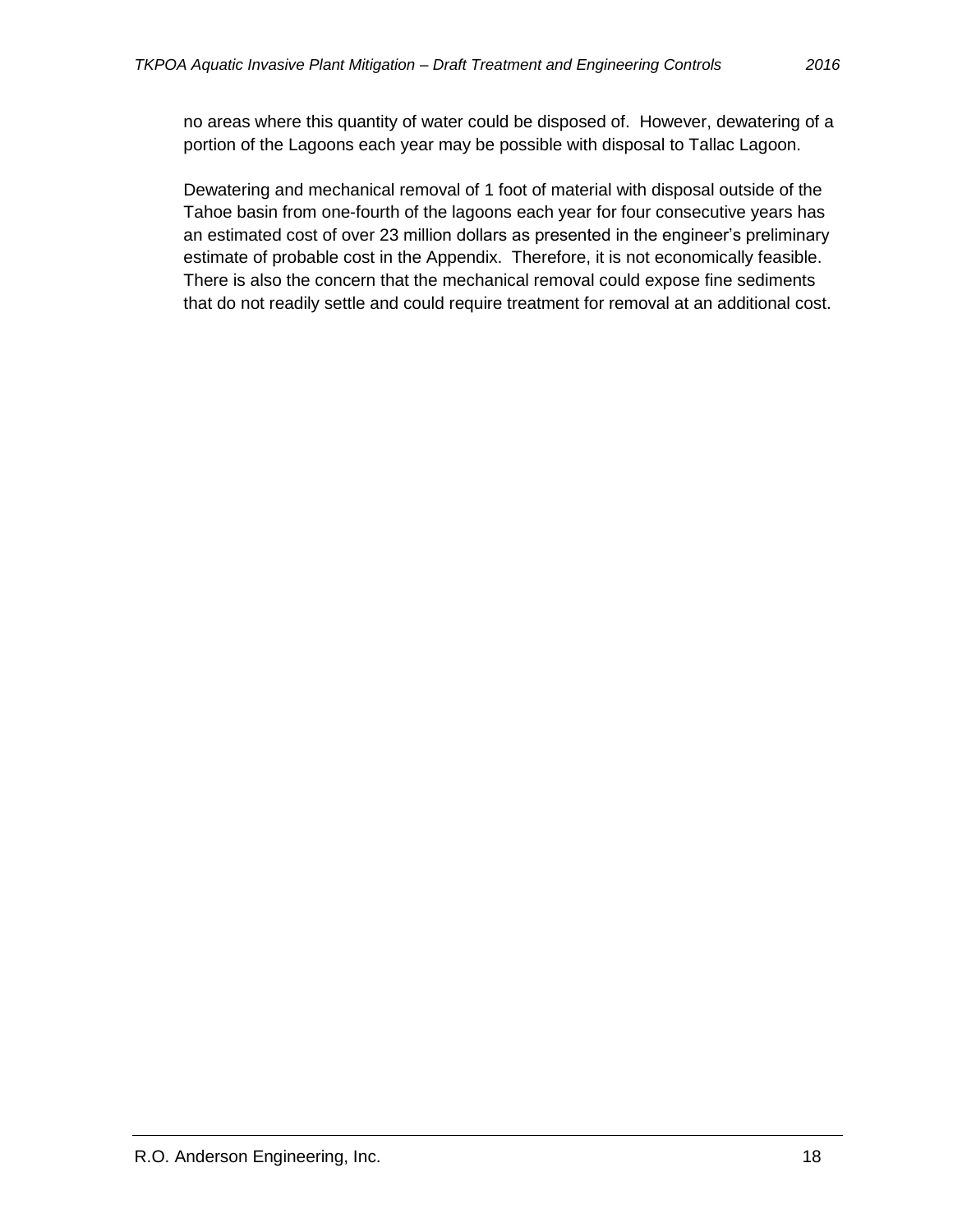### <span id="page-21-0"></span>**4 References**

1. **Sierra Ecosystem Associates.** *Integrated Management Plan for Aquatic Weeds for the Tahoe Keys Lagoons.* South Lake Tahoe : s.n., 2016. Final May 31, 2016.

2. **Harry Dotson, P.E.** *Water Quality Presentation.* 

3. **Tetra Tech, Inc.** *Biological Nutrient Removal.* Denver, Colorado : Tetra Tech, 2013.

4. **Sierra Ecosystems Associates.** Comprehensive Water Quality Data - TKPOA. South Lake Tahoe, California : s.n., 2016.

5. **U.C. Davis.** Tahoe: State of the Lake Report 2016. *http://terc.ucdavis.edu.* [Online] 2016. http://terc.ucdavis.edu/stateofthelake/sotl-reports/2016/01-intro.pdf.

6. **James M. Montgromery Consulting Engineers.** *Tahoe Keys Water Quality Program.*  1971. Vols. Sheet 2, Hydraulic Profile.

7. **Metcalf & Eddy, Inc.** *Wastewater Engineering.* s.l. : McGraw-Hill, 1979. 0-07-041677-X.

8. **Tetra Tech.** *Cost Estimate of Phosphorous Removal at Wastewater Treatment Plants.*  Ohio Envrionmnetal Protection Agency. s.l. : Ohio EPA, 2013.

9. **US Army Corps of Engineers.** *Simulation of Lake-Groundwater Interaction, South Lake Tahoe, California.* Environmental Engineering Branch, USACE Sacramento District. 2003.

10. **USEPA.** *Chemical Precipitation.* Office of Water, USEPA. Washington D.C. : s.n., 2000. EPA 832-F-00-018.

11. **Freedman, P. Lacoul and B.** Environmental influences on aquatic plants in freshwater ecosystems. *Environmental Review.* 2006, Vol. 14.

12. **Sierra Ecosystems Associates.** Benthic Layer Sediment Sampline and Analysis - TKPOA. South Lake Tahoe, California : s.n., 2016.

13. **Smith, Dian H., et al.** Nutrient Effects on Autofragmentation of Myriophyllum spicatum. *Aquatic Botany.* 2002, Vol. 74.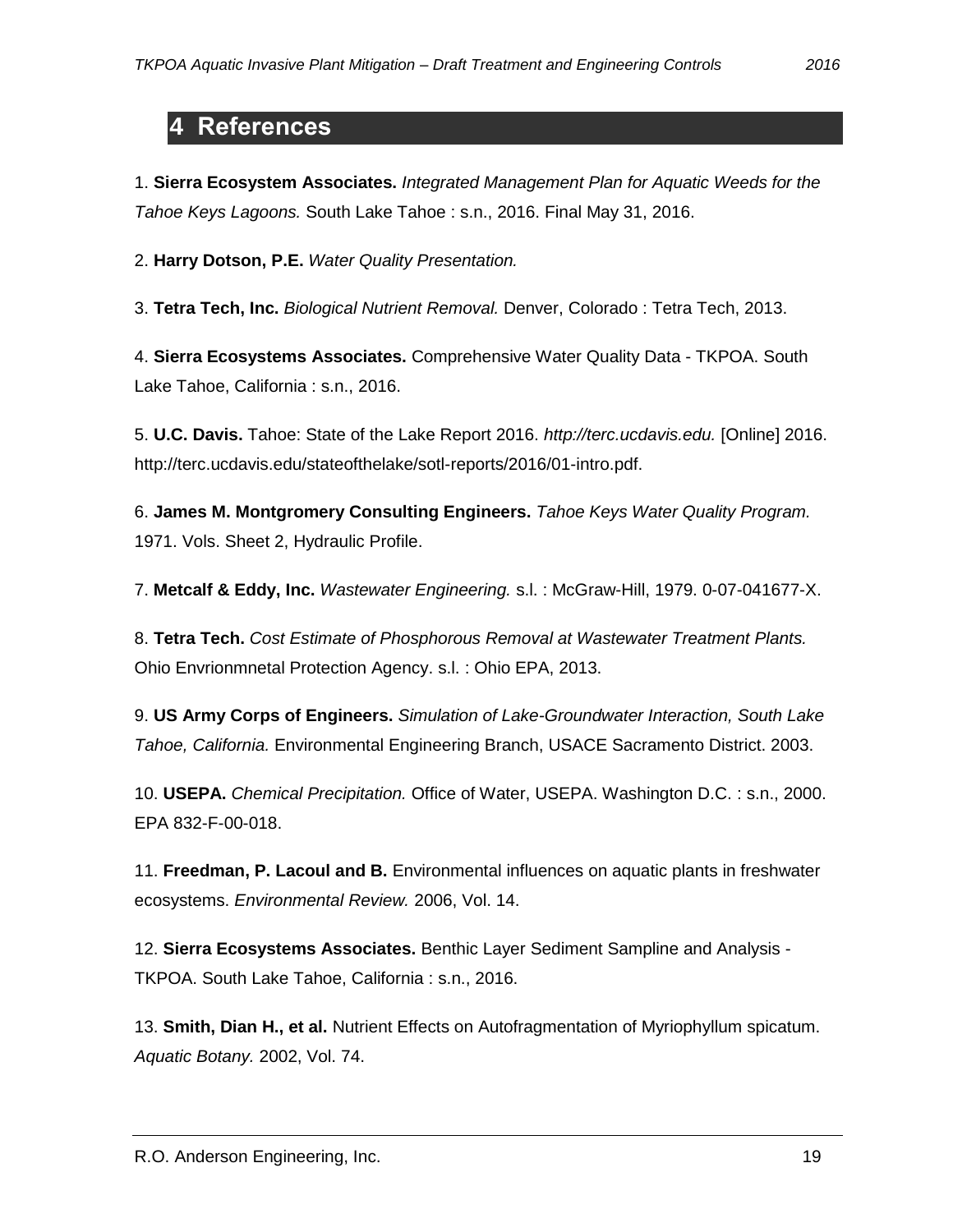14. **United States Forest Service.** *TKPOA Alternatives include Pope Marsh.* [Email Correspondence] South Lake Tahoe : s.n., 2015.

15. **AECOM & Cardino.** *Final Environmental Impact Report / Environmental Impact Statement Upper Truckee River and Marsh Restoration Project.* December 2015. SCH# 2007032099.

16. **Munson, Jeff.** Douglas County may buy Tahoe Water Rights. *Tahoe Daily Tribune.*  2007.

17. **Justin L. Huntington, Daniel McEvoy.** *Climatological Estimates of Open Water Evaporation from Selected Truckee and Carson River Basin Water Bodies, California and Nevada.* Division of Hydrologic Sciences, Desert Research Institue. Reno : s.n., 2011. 41254.

18. **State of Washington Department of Ecology.** Techical Information about Eurasion Watermilfoil. *Non-Native Invasive Freshwater Plants.* [Online] [Cited: December 27, 2016.] http://www.ecy.wa.gov/programs/wq/plants/weeds/aqua004.html.

19. **Steve Tredinnick, P.E.** Benefits of Economic Analysis (Part 2). *International District Energy Association - Distrcit Energy.* 3rd Quarter, 2011, pp. 66-69.

20. **Niccoli, Fred Marinelli and Walter L.** Simple Analytical Equations for Estimating Ground Water Inflow to a Mine Pit. *Ground Water.* April-May 2000, Vol. 38, 2.

21. **US Army Corps of Engineers.** *Lake Tahoe Basin Framework Study Groundwater Evaluation.* October 2003.

22. **Englehardt, Katharina A. M.** Relating Effect and Response Traits in Submersed Aquatic Macrophytes. *Ecological Applications.* 2006, Vol. 16, 5.